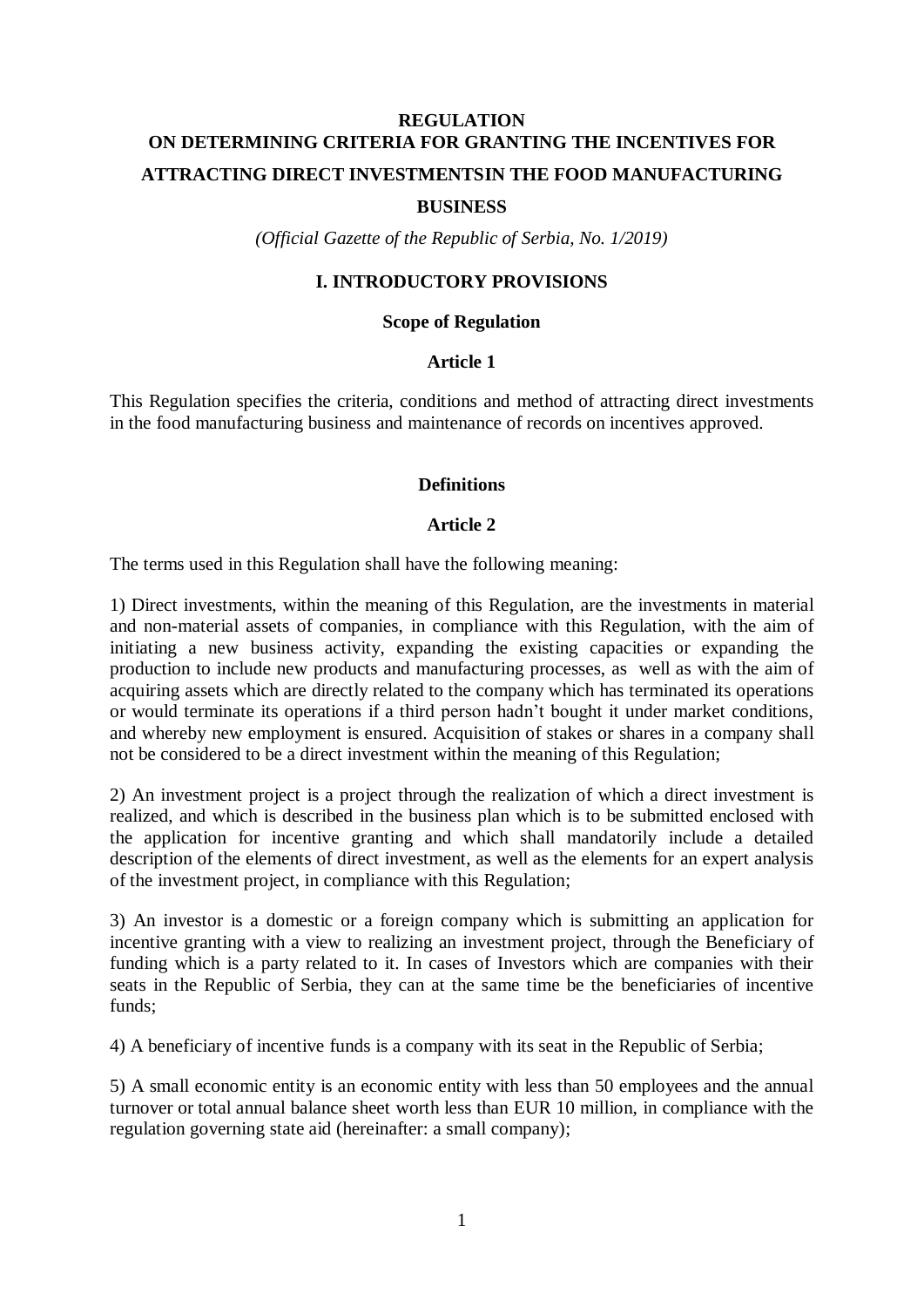6) A medium-sized economic entity is an economic entity with 50 to 250 employees and with the annual turnover which does not exceed EUR 50 million or the total annual balance sheet worth less than EUR 43 million in compliance with the regulation governing the state aid (hereinafter: a medium-sized company);

7) A large economic entity is an economic entity with more than 250 employees and with the annual turnover exceeding EUR 50 million or the total annual balance sheet worth more than EUR 43 million in compliance with the regulation governing the state aid (hereinafter: a large company);

8) Food Manufacturing Business, for the purpose of the regulation governing the classification of business activities, includes the processing of products of agriculture, forestry and fishery for the purpose of obtaining food for humans or animals including the production of various intermediate products. Exceptionally, for activities considered to be the retail sale of products of producers who own their retail stores (for example, those performed in bakeries, pastry shops or butchers selling their own products), incentive funds, in terms of this Regulation, may not be granted;

9) Investments in material assets is the investments made in land, buildings, production plants, machines and equipment, in compliance with regulations governing state aid, which shall be recognized as eligible costs of investment, if used solely by the beneficiary of incentive funds (greenfield or brownfield investments);

10) Investments in non-material assets is the investments in patents and licenses in compliance with the regulations governing state aid, which are recognized as eligible costs of investment, providing that amortisation is calculated on these assets, providing that they are used solely by the beneficiary of incentive funds, providing that they are accounted for in the balance sheets of the beneficiary of incentive funds over a minimum period of five years or three years in the case of small and medium-sized companies, and which were bought under market conditions from the third parties;

11) New employees whose employment is related to the investment project represent the net increase of the number of domestic nationals employed for an indefinite period of time with full working hours with the beneficiary of incentive funds over the period of realisation of the investment project, compared against the highest number of persons employed for a definite period of time and for an indefinite period of time over a period of 12 months preceding the submission date of the application for incentive granting;

12) A single investment project is each direct investment realized by the beneficiary of incentive funds or a company related to them, over a period of three years from the initial date of realisation of the previous investment project for which incentive has been granted, in compliance with a previously concluded agreement on incentive granting in the territory of the same or a neighbouring local self-government unit;

13) The development level of a local self-government unit in which an investment project is realized i.e. the classification of local self-government units according to the level of their development is the level determined according to the regulations governing the single list of development levels of the local self-government units which is valid on the submission date of the application for incentive granting;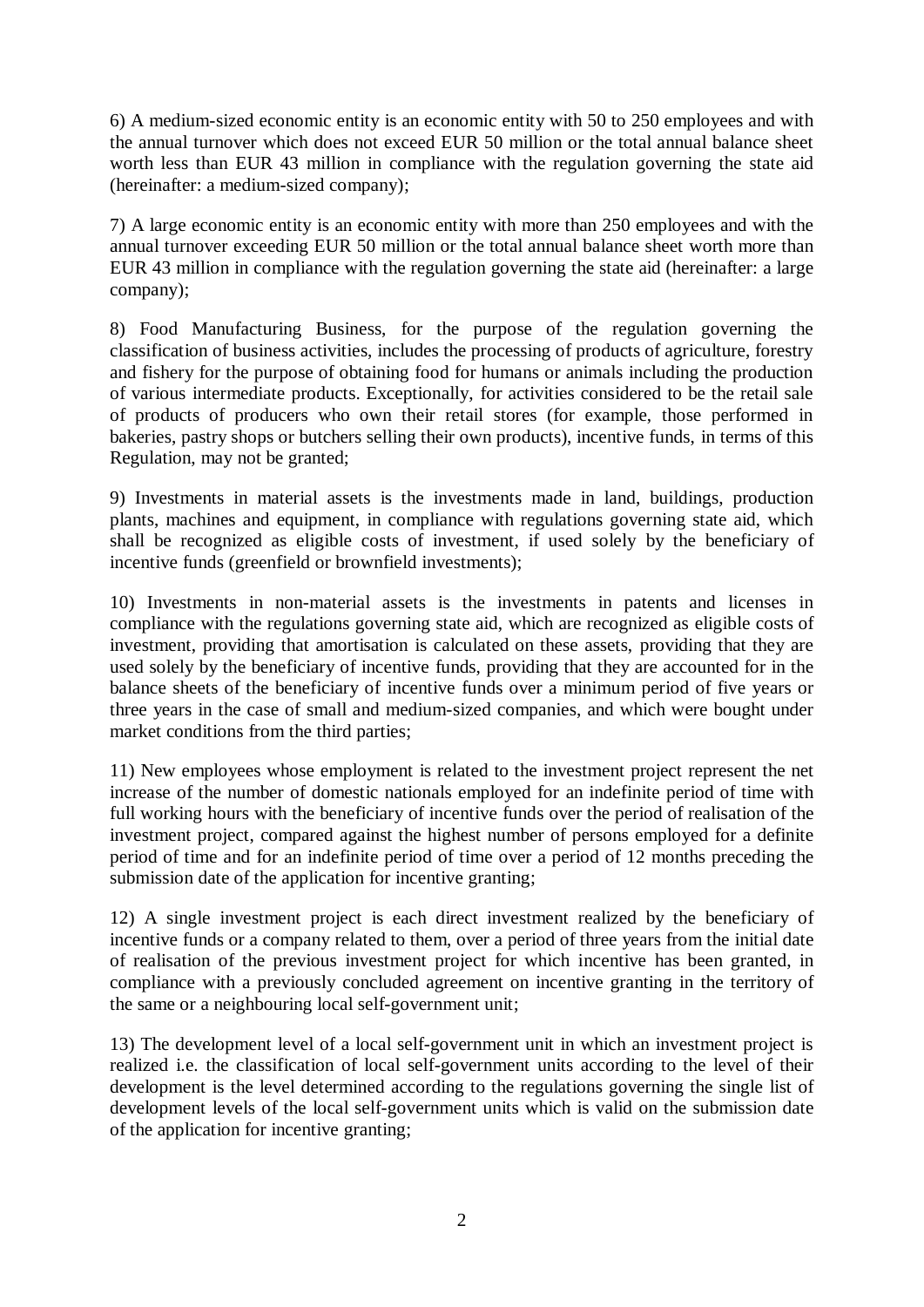14) The realisation period of an investment project is the period defined by the agreement on granting incentive funds, in compliance with this Regulation;

15) Agreed salary represent the basic salary of the newly employed persons which is at least 20% higher than the minimum salary in compliance with the regulations governing employment;

16) Equipment being imported based on the investor's contribution is the equipment not older than three years, which the investor imports and invests as its investment in a company. The equipment which is being imported by a large company as the contribution of the investor, which is the beneficiary of incentive funds according to the agreement on incentive granting, must be new.

### **Eligible Costs**

### **Article 3**

The eligible costs are:

- 1) Investments in material and non-material assets starting from the submission date of the application for incentive granting until the expiration date of the period for realisation of investment project, in compliance with the agreement on incentive granting (hereinafter: the eligible investment costs) or alternatively
- 2) Gross salaries for the newly employed persons over the period of two years after the achievement of full employment with the beneficiary of incentive funds (hereinafter: the eligible costs of gross salaries).

The rental costs of the business premises in which the investment project is realized during the project realisation period shall additionally be taken into account in case of an investment, on condition that the rental period from the expiration date of the period for investment project realisation is not shorter than five years for the large companies i.e. three years for small and medium-sized companies.

The costs related to the acquiring of a leased property, except land and buildings, are taken into consideration only if the lease takes the form of a financial lease and includes the obligation to purchase property at the end of the lease period, where the costs incurred under this basis during the realization period of the project.

In case of purchasing property of a company which has ceased its operations or would have cease its operations if it weren't bought, the eligible costs shall be the costs of assets' purchasing by a third person under market conditions.

Eligible costs of an investment into non-material assets for large companies can be recognized up to 50% of the total amount of eligible costs of the investment, and in cases of small and medium-sized companies, up to 100% of the eligible investment costs.

The costs which are related to purchase of passenger vehicles and means of transport are not considered to be eligible investment costs.

Assets acquired by a company based on investment following the submission form for incentive granting, excluding land and buildings, must be new.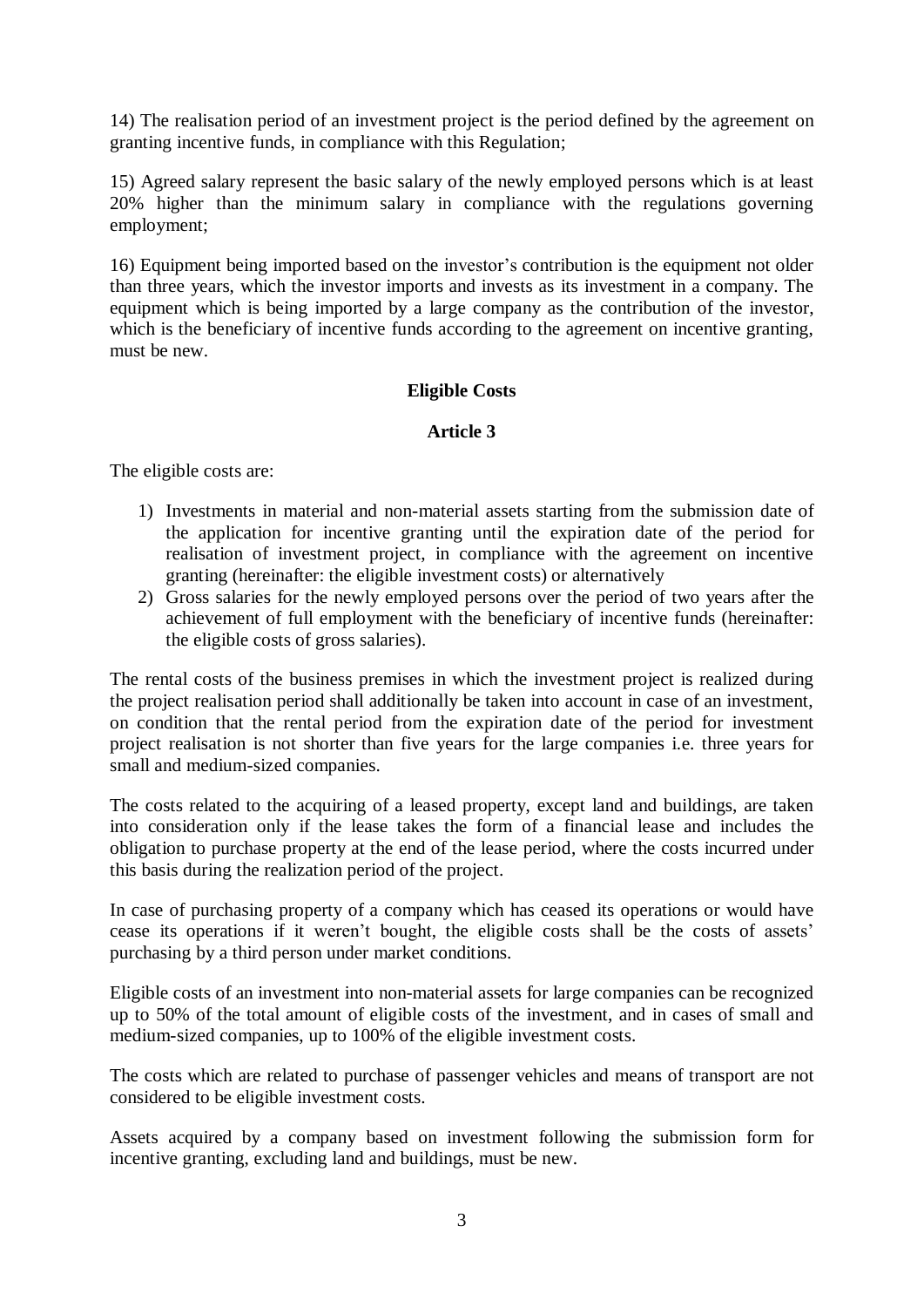The restriction referred to in paragraph 7 of this Article shall not pertain to the small and medium-sized companies or to the cases of purchases of companies' assets referred to in Article 2, paragraph 1, line 1) of this Regulation.

Eligible costs of gross salaries referred to in paragraph 1, line 2) of this Article represent the total amount that the beneficiary of incentive funds actually pays for the work of an employee and include the gross salary i.e. the salary which includes taxes and contributions for mandatory social insurance which are paid from the salary, as well as contributions which are paid on the salary.

When calculating the eligible costs of an investment, the prices reduced by the amount of public revenues are taken into account.

### **II. INCENTIVE FUNDS AMOUNT AND THE RIGHT TO PARTICIPATION IN INCENTIVE GRANTING PROCEDURES**

#### **Sources of Funds for Attracting Direct Investments**

#### **Article 4**

The incentive funds for attracting direct investments in the food manufacturing business for the implementation of this Regulation are provided in the budget of the Republic of Serbia (hereinafter: the funds).

#### **Right to participate in funds granting procedure**

### **Article 5**

The right to participate in funds granting procedure have investors who report investment projects in the food manufacturing business providing that prior to commencing the realization the investment project they apply for funds granting in the manner and under conditions in accordance with this Regulation.

The beneficiary is obliged to provide a minimum of 25% of the eligible costs from own resources or from other sources which do not contain state aid.

Funds may not be granted to a large company before having determined by means of inspection of documentation that funds granting has effective supportive effect i.e. that it has an impact on:

- 1) A significant increase of the scope of the project, or
- 2) A significant increase of the total amount of funds invested by the beneficiary of incentive funds into the project, or
- 3) A significant speeding up of project realisation, or
- 4) Realisation of a project which could not be realised without funds granting.

# **Exemptions from the Right to Funds Granting**

#### **Article 6**

The following investors and beneficiaries of incentive funds are exempted from the right to funds granting: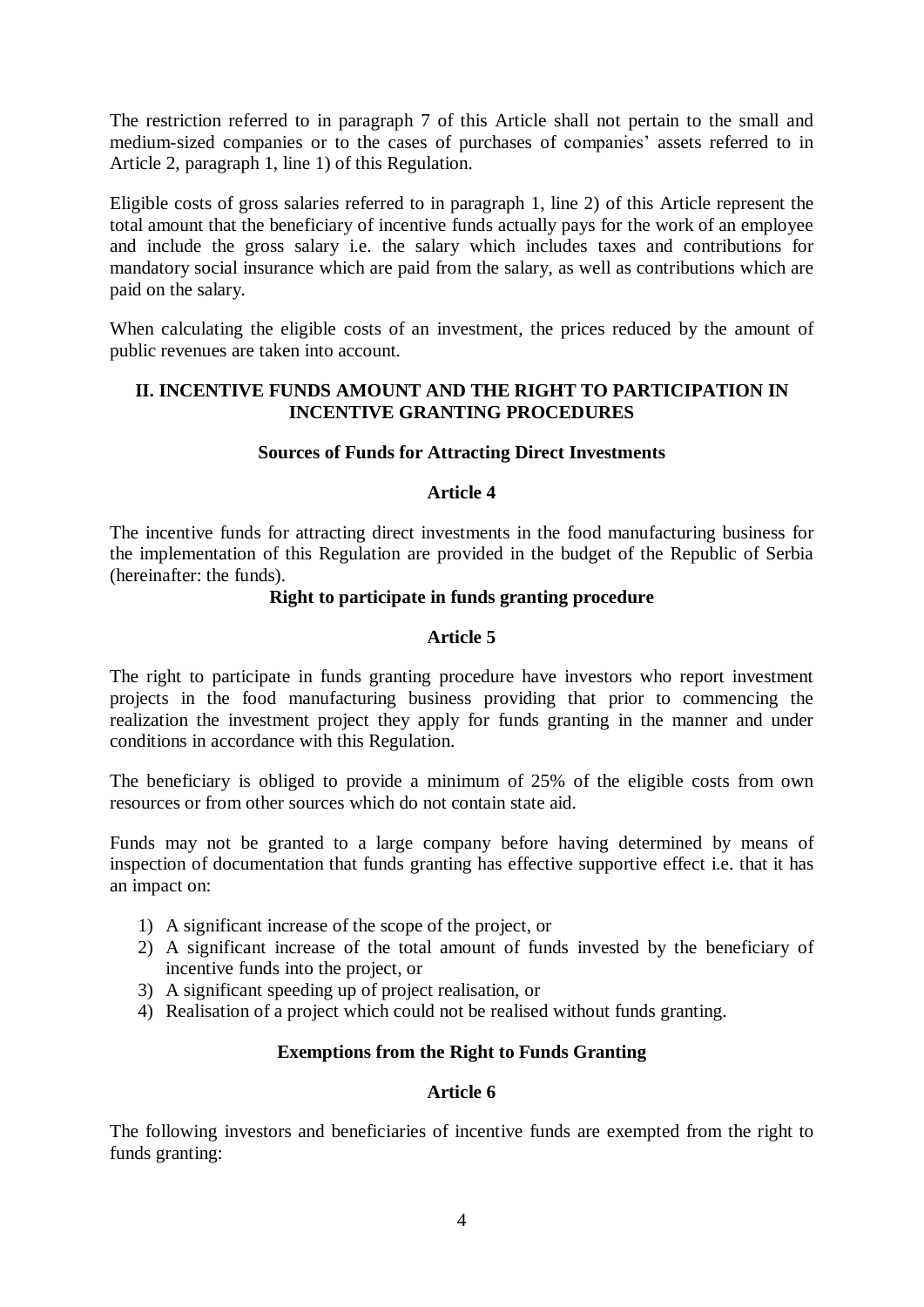- 1) Companies in difficulties, within the meaning of regulations governing the rules for state aid granting;
- 2) Those with mature and outstanding tax liabilities in the Republic of Serbia;
- 3) Those in which the Republic of Serbia, an Autonomous Province or a local selfgovernment unit has a capital share;
- 4) Those which are obliged to repay the unallowed state aid;
- 5) Those with which agreements on incentive funds granting has been terminated, except in cases of terminations by mutual consent.

### **Companies Eligible for Incentive Funds Granting**

# **Article 7**

Funds can be granted to company which fulfils the criteria and conditions defined by this Regulation, and:

- 1) Is registered with the Serbian Business Registers Agency;
- 2) Has submitted application form for funds granting and the business plan for investment project for which is eligible for funds granting in compliance with this Regulation;
- 3) Has not been subject to any previous bankruptcy procedure, reorganisation, insolvency or liquidation, in compliance with the regulations governing bankruptcy and liquidation:
- 4) Has not been granted funds for the same eligible costs.

### **Maximum Permitted Amounts of Funds**

#### **Article 8**

Maximum permitted amounts of funds shall be determined in compliance with regulations governing rules for state aid allocation and in compliance with the criteria provided for to in this Regulations.

The maximum permitted amount of funds for large companies can be determined up to 50% at the maximum of the eligible costs for realisation of an investment project.

The maximum permitted amount of funds for medium-sized companies can be determined at the maximum up to 60% of eligible costs and for small companies at the maximum up to 70% of eligible costs for realisation of an investment project.

In determining the amount of funds that can be granted, cumulation with previously granted state aid shall be taken into consideration in compliance with the regulation governing the rules for granting state aid.

The maximum permitted amount of funds for investments exceeding EUR 50 million may not exceed 25% of eligible costs of investment and for the investments exceeding the amount of EUR 100 million, such percentage cannot exceed 17% of eligible costs of investment and shall be determined as follows:

1) For the portion of the eligible costs of investment which exceeds the amount of EUR 50 million – up to  $25\%$  of such costs,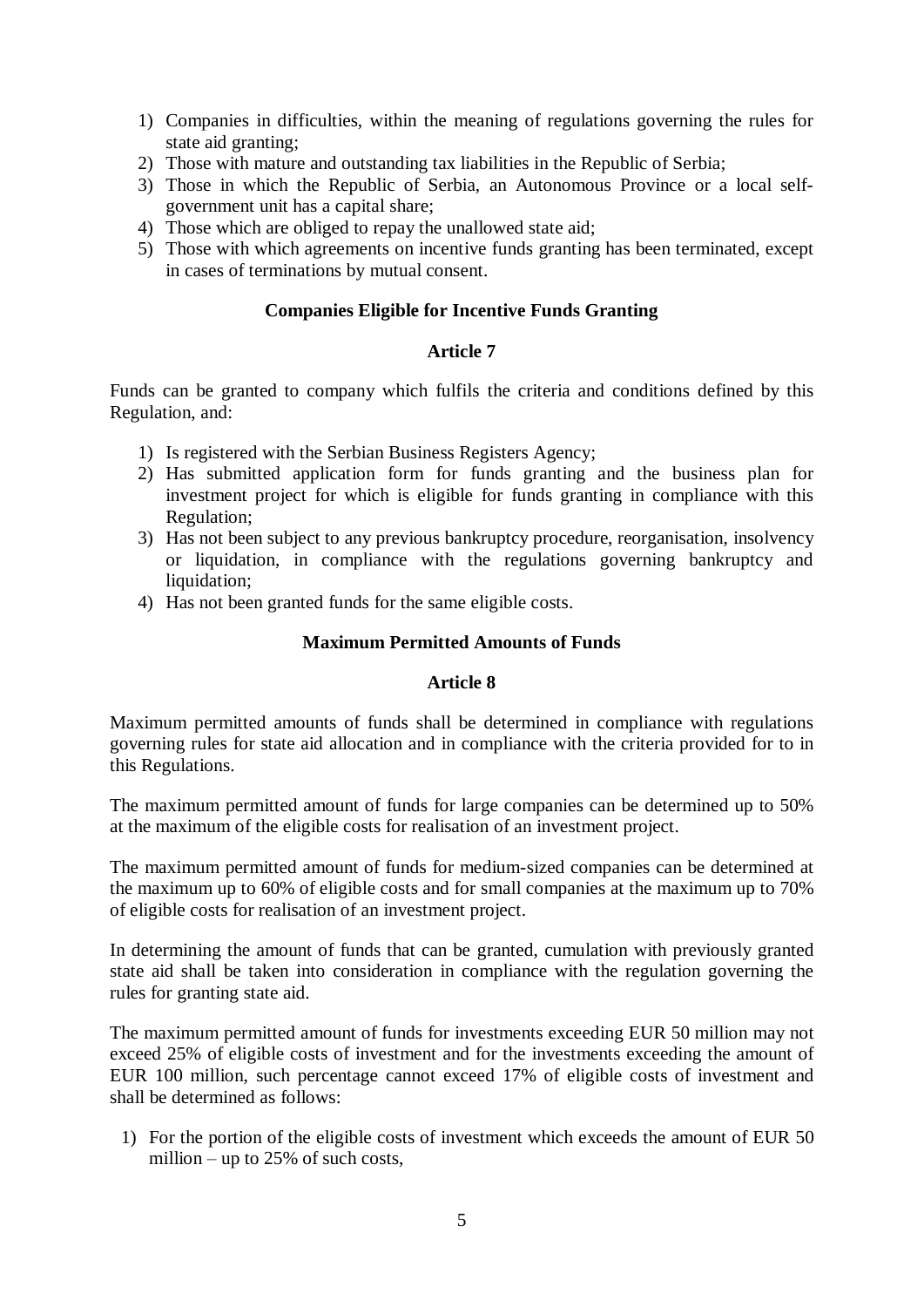2) For the portion of the eligible costs of investment which exceeds the amount of EUR 100 million – up to 17% of such costs.

For direct investment considered as a single investment project, the maximum allowed amount of funds that can be granted to the funds beneficiary or related entity is determined up to the percentage referred to in paragraph 5, item 1) and 2) of this Article.

### **III. PERMISSIBILITY OF FUNDS GRANTING AND CONDITIONS FOR FUNDS GRANTING**

#### **Investment Projects Eligible for Funds Granting**

#### **Article 9**

Funds can be granted to investment projects in the food manufacturing business in the meaning of this Regulation, the minimum value of which is EUR 2,000,000, and which secure the employment of at least 30 new employees for an indefinite period of time related to the investment project.

### **Conditions for Funds Granting**

#### **Article 10**

Funds can be granted under the following conditions:

1) To maintain direct investment in the same location in the local self-government unit for at least five years after realisation of the investment project for the large companies or for at least three years for the small and medium-sized companies, and

2) That the achieved number of employees with the beneficiary of incentive funds following the realization of investment project is not reduced over a period of five years for the large companies or over a period of three years for the small and medium-sized companies.

After reaching full employment the beneficiary of incentive funds in accordance with the agreement on incentive funds granting referred to in Article 20 of this Regulation, is obliged to regularly pay the agreed salary referred to in Article 2, paragraph 1, line 15) of this Regulation to each new employee.

### **Period for Realisation of Investment Projects**

#### **Article 11**

The period for realisation of investment projects and for employment of new employees related to the investment project is up to three years from the submission date of the application for incentive funds granting, which can be extended following the conclusion of the agreement on incentive funds granting for up to five years counting from the submission date of the application for incentive funds granting, based on a duly reasoned request of the beneficiary of incentive funds, providing that the Council for Economic Development (hereinafter: the Council) assesses that the circumstances which have led to the need for the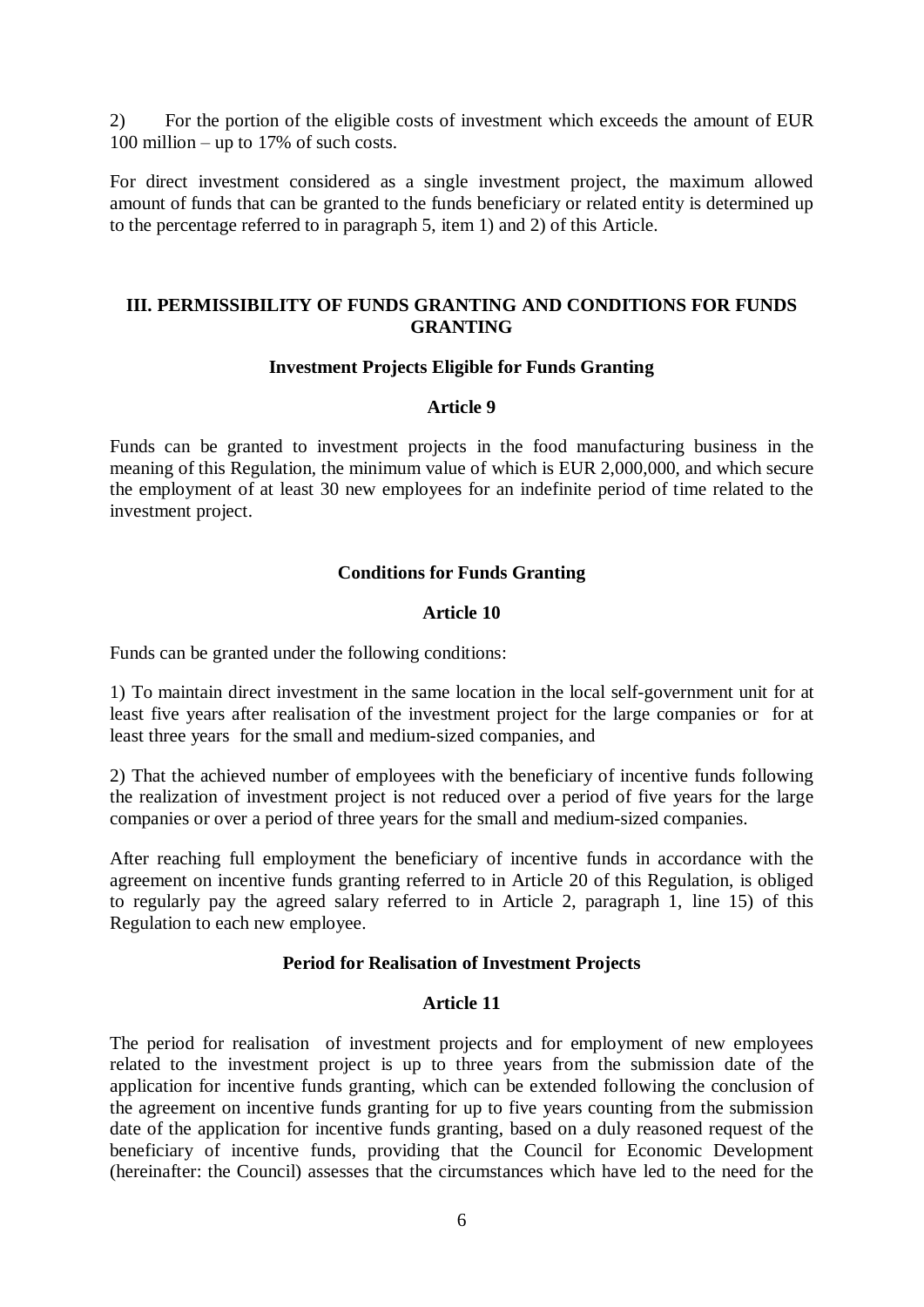extension of the period are objective and that the extension of the period is legitimate and appropriate i.e. that it will serve to achieve the objectives of the investment and of the economic development in the most efficient way.

For investments of special importance, the period for the realisation of the investment project and employment of new employees related to the investment project in case of the investments of special importance is up to ten years from the submission date of the application for incentive funds granting.

In case of an extension of the period referred to in paragraph 1 of this Article, the validity of the bank guarantee shall be extended proportionately to the extension of the period for realisation of the investment project.

# **Criteria for Expert Analysis of Investment Projects**

### **Article 12**

The criteria for expert analysis of an investment project shall be as follows:

- 1) References of the investor (recognition in the market, references from the clients, previous experiences and success in the realisation of investment projects, etc.);
- 2) The percentage of unemployed persons with qualifications corresponding to the economic activity of the investor and/or of the beneficiary of incentive funds in the total number of persons in the records of the National Employment Service in the territory of the local self-government unit in which the investment is to be made;
- 3) The number and/or the percentage of highly qualified persons to be employed with the realisation of the investment project;
- 4) The amount and type of investment (greenfield or brownfield investments), and/or the involvement level of the construction industry in the realisation of the investment project;
- 5) The technological level of the economic activity which is subject to the investment, in compliance with the EUROSTAT classification;
- 6) Previous cooperation with the suppliers and the planned share of domestic suppliers;
- 7) Effects of the investment on the employees (employee training and average salary amount);
- 8) Previous and planned volume of international and total turnover (before and after the investment project);
- 9) Financial and market assessment of the investment project (sources of financing, liquidity, profitability, sustainability and investment return period, etc.).

Information referred to in paragraph 1, line 2) of this Article shall be delivered by the National Employment Service to the Development Agency of Serbia (hereinafter: the Agency), at its request.

# **IV TYPE AND AMOUNT OF INCENTIVE FUNDS THAT CAN BE GRANTED**

# **Incentives for Eligible Costs of Gross Salaries for New Jobs Related to the Investment Project**

# **Article 13**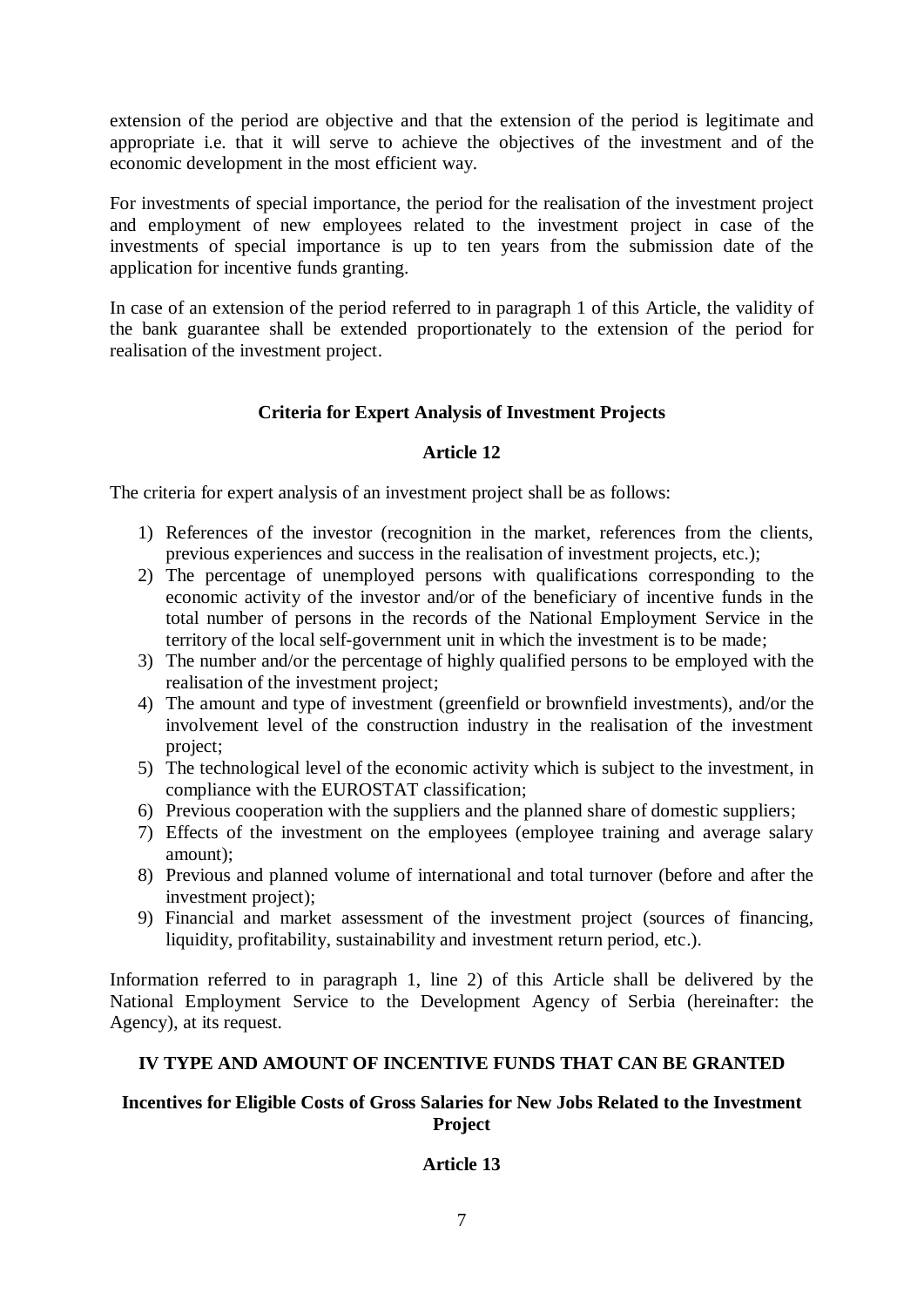The beneficiary of incentive funds which opens new jobs related to the investment project in a local self-government unit which is categorized in the first group of classification of local self-government units according to the development level shall be approved funds in the amount of 20% of eligible costs of the gross salaries referred to in Article 3 of this Regulation, in the maximum amount of EUR 3,000 in RSD equivalent per each new job position.

The Beneficiary of incentive funds which opens new jobs related to the investment project in a local self-government unit which is categorized in the second group of classification of local self-government units according to the development level shall be approved funds in the amount of 25% of eligible costs of the gross salaries referred to in Article 3 of this Regulation, in the maximum amount of EUR 4,000 in RSD equivalent per each new job position.

The beneficiary of incentive funds which opens new jobs related to the investment project in a local self-government unit which is categorized in the third group of classification of local self-government units according to the development level shall be approved funds in the amount of 30% of eligible costs of the gross salaries referred to in Article 3 of this Regulation, in the maximum amount of EUR 5,000 in RSD equivalent per each new job position.

The Beneficiary of incentive funds which opens new jobs related to the investment project in a local self-government unit which is categorized in the fourth group of classification of local self-government units according to the development level shall be approved funds in the amount of 35% of eligible costs of the gross salaries referred to in Article 3 of this Regulation, in the maximum amount of EUR 6,000 in RSD equivalent per each new job position

The Beneficiary of incentive funds which opens new jobs related to the investment project in a local self-government unit which is categorized as a devastated area according to its development level shall be approved funds in the amount of 40% of eligible costs of the gross salaries referred to in Article 3 of this Regulation, in the maximum amount of EUR 7,000 in RSD equivalent per each new job position.

The total amount of the incentive funds which can be granted in compliance with this Regulation and of other incentives shall be determined as an absolute amount, without exceeding the upper limit for the allowed total amount of state aid granted in compliance with the regulations governing the rules for state aid granting.

# **Incentives for Eligible Costs of Investments in Fixed Assets**

#### **Article 14**

An increase of the grant amount referred to in Article 13 of this Regulation in the amount of up to 20% of the eligible costs of investment in fixed assets may be approved to a beneficiary of incentive funds for investments in fixed assets that are up to EUR 20,000,000.

The amount referred to in paragraph 1 of this Article shall be increased by 10% of the eligible costs for investments in fixed assets that are EUR 20,000,000-40,000,000.

The amount referred to in paragraph 2 of this Article shall be increased by 5% of the eligible costs for investments in fixed assets that are over EUR 40,000,000.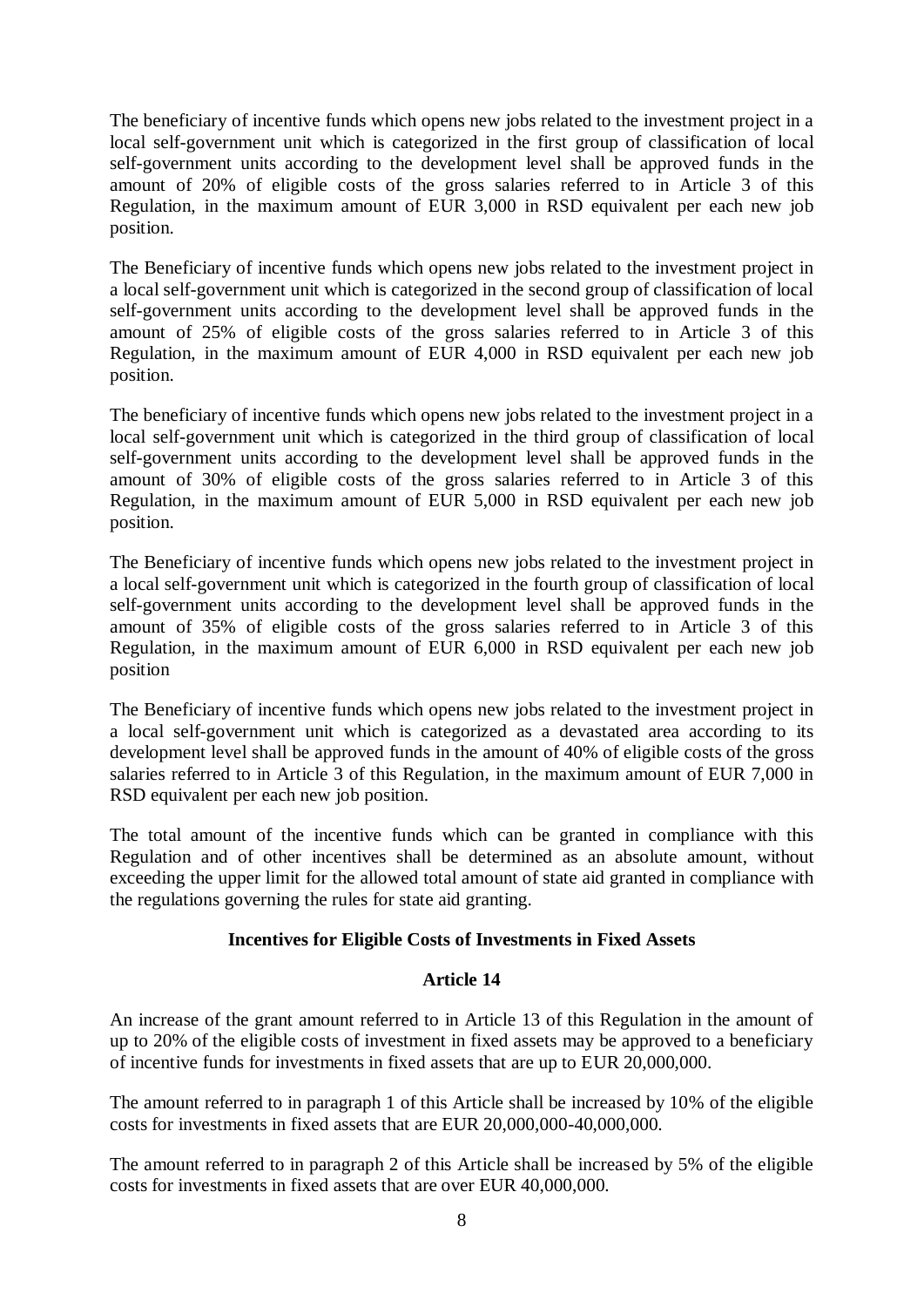The total amount of funds in compliance with this Regulation and of other incentives shall be determined as an absolute amount, without exceeding the upper limit to which the total amount of state aid is allowed in compliance with the regulations governing the rules for state aid granting.

### **V PROCEDURE OF GRANTING THE FUNDS**

#### **Letter of Intent and Notification of Possible Incentives Level**

#### **Article 15**

An investor who intends to realize an investment in the food manufacturing business may submit to the Agency a Letter of Intent relating to the realisation of an investment project.

The Letter of Intent contains in particular data on the investor, on the economic activity, previous investment activities, planned investment amount in the fixed assets, the number of the newly employed and/or of the jobs related to the investment project, planned costs of gross salaries for the new jobs related to the investment project over a period of two years following the achievement of full employment, as well as information referred to in Article 12 of this Regulation, with the exception of information referred to in paragraph 1, lines 2) and 5) of that Article.

If the Letter of Intent does not contain the elements referred to in paragraph 2 of this Article, the Agency shall ask the investor to supplement it, and it may additionally request additional information from the investor, in compliance with this Regulation.

Based on information provided in the Letter of Intent, the Agency shall deliver a notification to the investor on the possible level of incentives, leaving a period of 30 days to state his intentions.

If the Agency determines that it is an investment of special importance, in addition to delivering the notification referred to in paragraph 4 of this Article to the investor, the Agency shall notify the Ministry of Economy (hereinafter: the Ministry) and the Council of the existence of a project of special importance.

The notification of a possible incentive level shall be legally non-binding and shall include information that the Council is to decide on granting and on the amount of funds after having determined all the conditions for granting funds in compliance with this Regulation.

#### **Application for Funds Granting and Expert Analysis**

### **Article 16**

An investor who intends to realize an investment shall submit to the Agency an application for funds granting in the prescribed form, in Serbian language (hereinafter: the Application for Funds Granting) for the purpose of determining eligibility for funds granting, without prior submission of the Letter of Intent, or following the receipt of the notification referred to in Article 15. paragraph 4 of this Regulation.

Based on the Application for Funds Granting, the Agency shall perform an expert analysis of the investment project by applying the criteria referred to in Article 12 of this Regulation.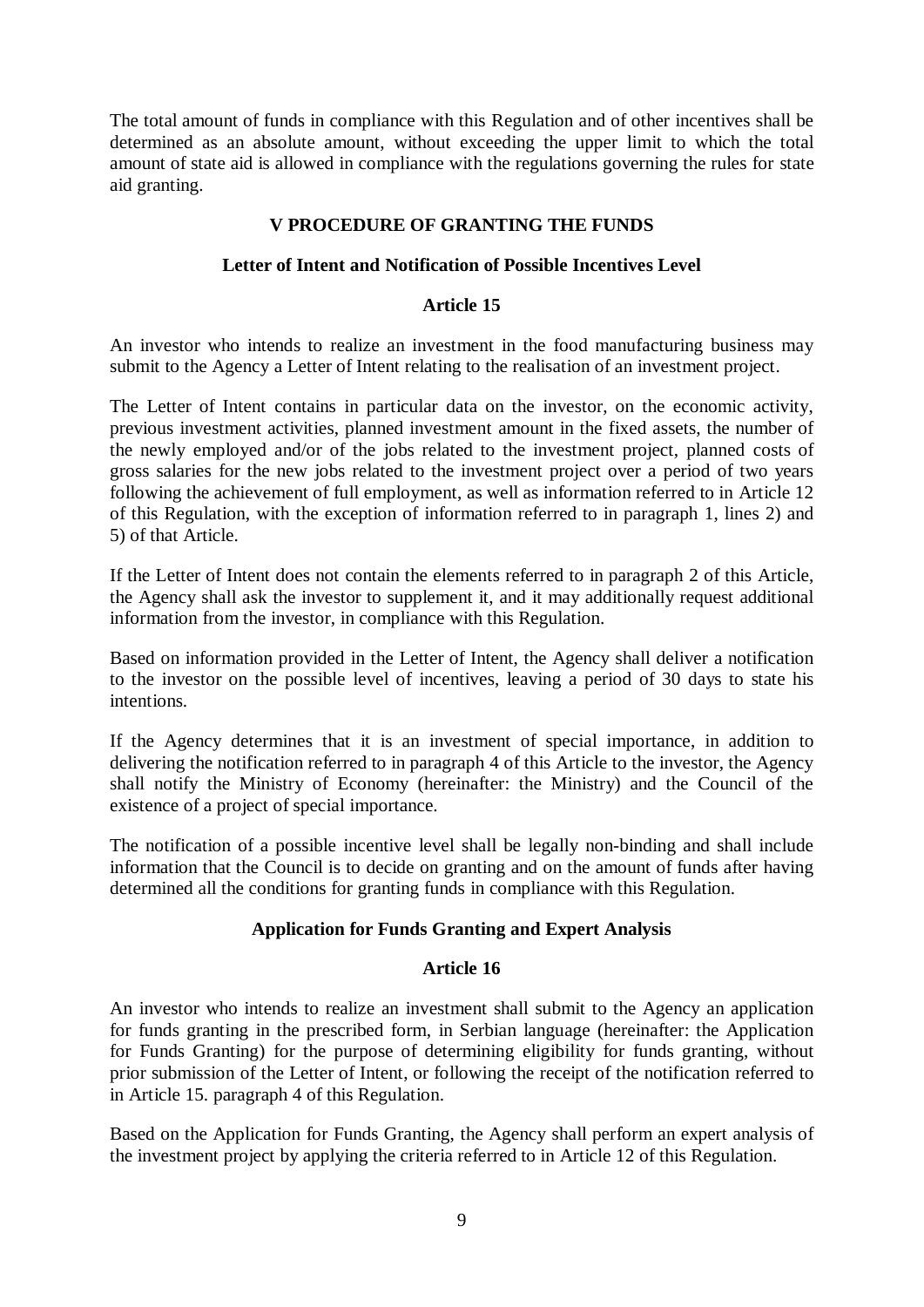The Agency shall, *ex officio*, acquire an excerpt from the Central Register of mandatory social insurance based on which the number of employees shall be determined for each month and the type of work engagement with the beneficiary of incentive funds in the period of 12 months preceding the submission date of the Application for Funds Granting.

The Central Register of mandatory social insurance is obliged to deliver the excerpts referred to in paragraph 3 of this Article to the Agency without delay.

The Agency shall notify the investor of the incentive amount that will be proposed to the Council and deliver a draft agreement on incentive funds granting to them.

The expert analysis of the investment project includes an analysis of the possible amount of funds.

# **Application Form for Funds Granting**

#### **Article 17**

The Minister in charge of economy (hereinafter: the Minister) shall prescribe the application form for incentive funds granting in accordance with this Regulation.

The following shall be submitted enclosed with the Application for Funds Granting:

- 1) The Business Plan for the investment project for the realisation of which funds are to be granted;
- 2) The original or a certified photocopy of the registered financial statements of the investor for two preceding business years, inclusive of the auditor's report (where there is the legal obligation of auditing) where these are not publicly available, and the foreign legal entity shall submit the original or a certified photocopy of the financial statements with auditor's report (where there is the legal obligation of auditing) and a certified translation into Serbian language or a statement of the investor that it is not obliged to acquire any report from a certified auditor. The investor shall be obliged to deliver the original or a certified photocopy of the consolidated financial statement of the division and a certified translation into Serbian language thereof or the statement that they are not obliged to perform any consolidation in addition to delivering the original or a certified photocopy of individual financial statements of the related parties;
- 3) The original or a certified photocopy of the excerpt from the relevant register of the state where the foreign investor's seat is located, not older than three months, certified by the competent authority, as well as the certified translation of the excerpt into Serbian language;
- 4) A certificate verifying that no previous bankruptcy proceedings, reorganisation or bankruptcy have been initiated against the investor and the beneficiary of incentive funds, and the foreign legal entity shall additionally submit a statement thereof;
- 5) Proof of settlement of tax related liabilities in the Republic of Serbia and for the foreign investors which have not had business operations in the Republic of Serbia, a signed statement that the investor has not conducted business in the Republic of Serbia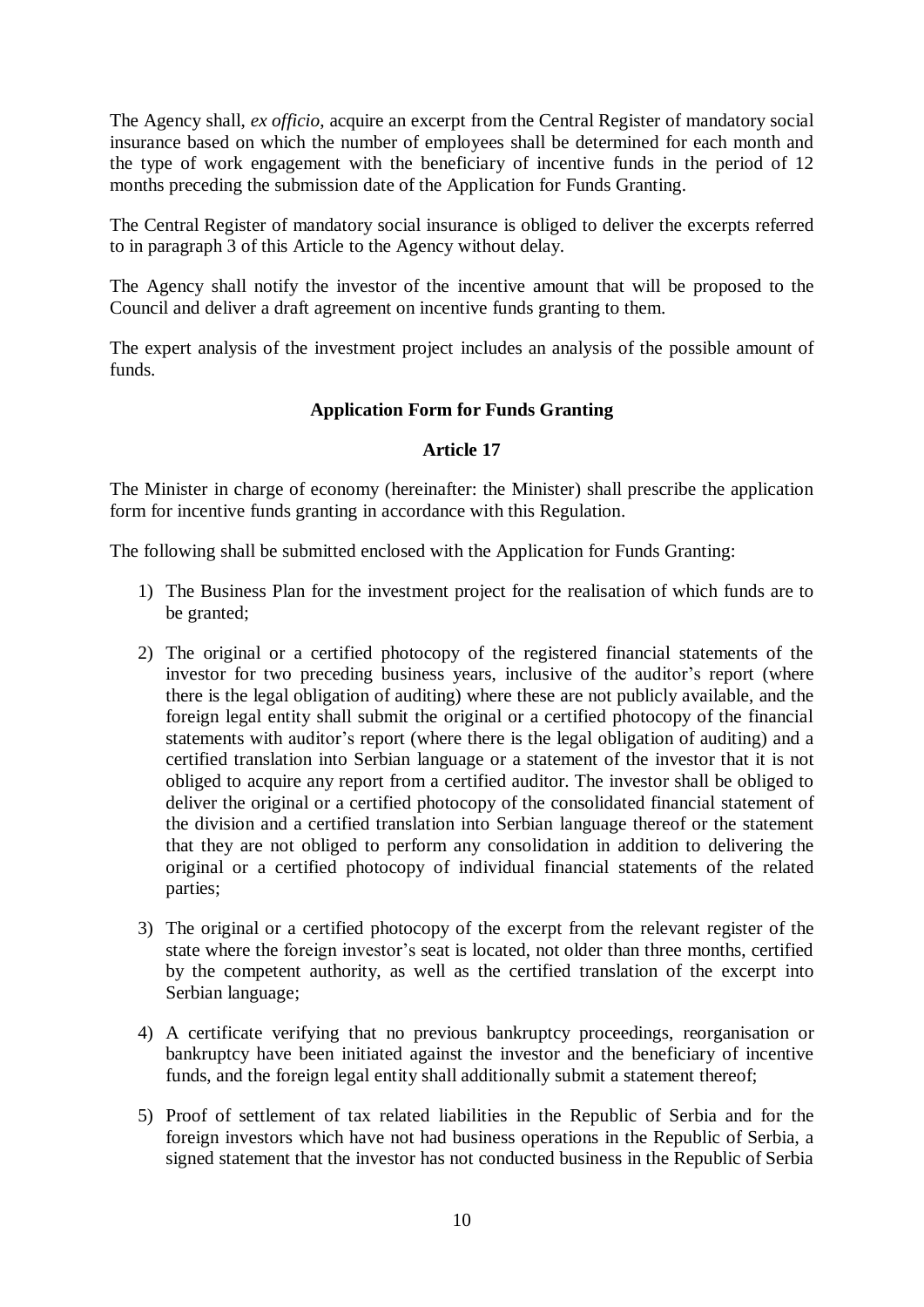and that it does not have a tax identification number assigned to it in compliance with the regulations governing the tax procedure and tax administration;

- 6) A statement that the responsible person of the investor and the beneficiary of incentive funds has not been finally convicted of the criminal offences against labour rights;
- 7) A statement that the investor and the beneficiary of incentive funds have not been convicted of the criminal offences committed against economy;
- 8) A statement that the investor and the beneficiary of incentive funds are not companies in difficulties in terms of the rules on granting state aid.

The Business Registers Agency shall be obliged to allow unrestricted access to the base of financial statements and delivery of aggregate data for groups of companies, branches or geographic areas.

In case that the Agency cannot determine the relevant facts for decision making from the submitted documentation, it may also request the submission of other documentation or other evidence relevant for deciding on the submitted Report for the allocation of funds, if it considers it appropriate.

Documents submitted by foreign companies must be certified in compliance with the regulations of the country in which they were issued and translated into Serbian language by a certified translator.

The date of receipt of the Application for Funds Granting in the Agency shall be considered to be the submission date of the Application for Funds Granting.

# **Determining Compliance with the Formal Conditions for Funds Granting**

#### **Article 18**

The Agency shall determine whether the formal conditions for incentive funds granting are fulfilled.

If the Application for incentive funds has not been submitted in compliance with Article 17 of this Regulation, the Agency shall address a request for supplementing of documentation to the investor.

If the investor fails to comply with the request referred to in paragraph 2 of this Article within the period of 30 days from the request receipt date, the Agency shall reject the Application for incentive funds granting as incomplete with an explanation.

If the Application for the granting of funds does not apply to an investment project in the food manufacturing business or the conditions referred to in Article 6 of this Regulation are fulfilled, the Agency shall reject this application and submit it to the applicant in explanation, within 30 days from the date of receipt.

The complaint against the decision of the Agency referred to in paragraphs 3 and 4 of this Article can be submitted to the Ministry within eight days from the receipt date of the Agency's decision.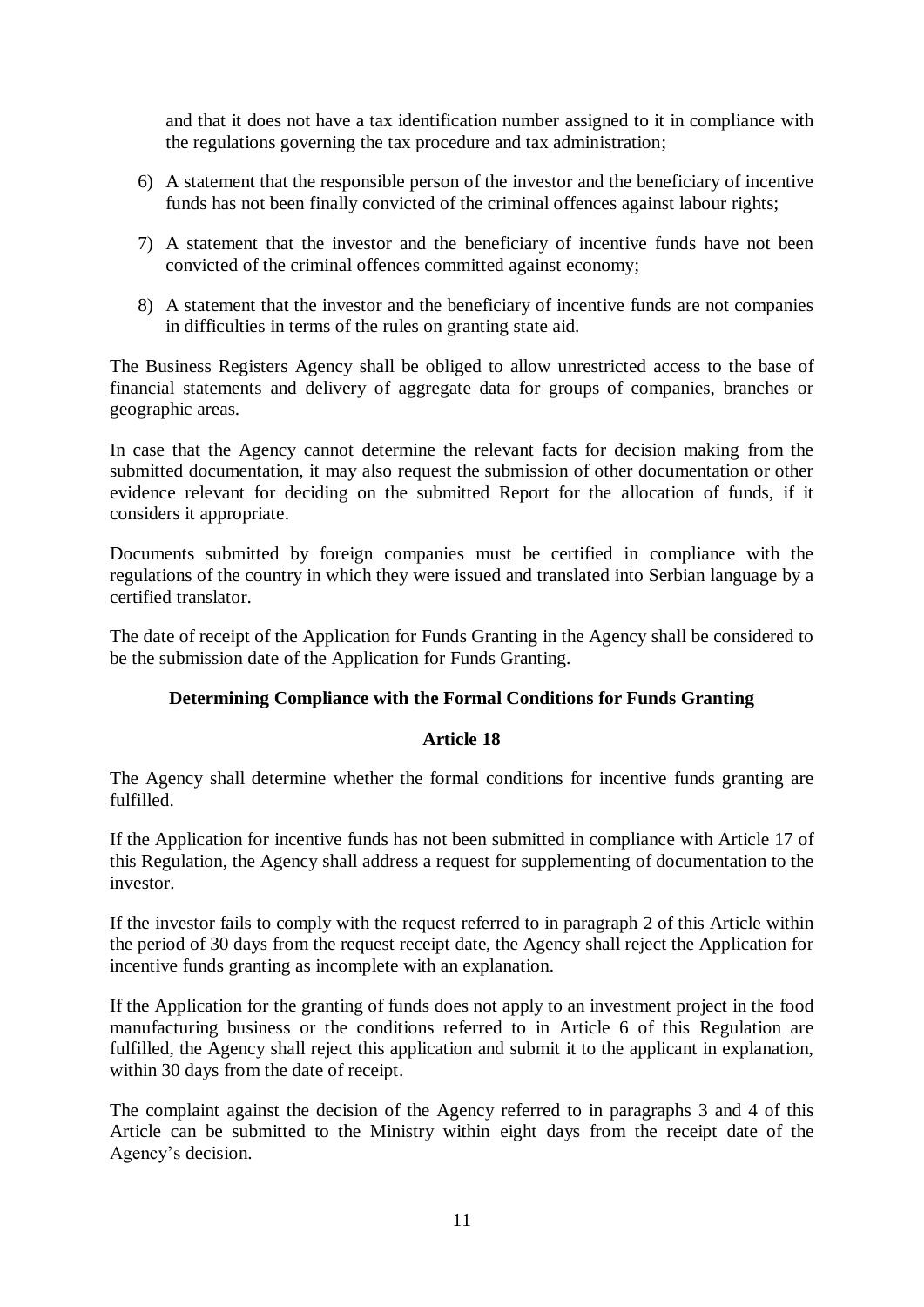The Ministry shall decide on the complaint referred to in paragraph 5 of this Article and shall deliver the response to the Applicant within the period of 30 days from the objection receipt date.

Applications which are complete and permissible the Agency shall deliver to the Council no later than 30 days from the date of receipt.

### **Relationship between the Agency and the Council**

### **Article 19**

The Agency performs administrative, technical and expert tasks for the Council, proposes convening of Council meetings to the President of the Council, prepares materials for consideration and decision making in the Council meetings, provides the required information on the status of investment projects, prepare minutes from the meetings and act in compliance with the decisions of the Council.

The Agency prepares the text of the draft agreement on funds granting.

# **VI AGREEMENT AND INCENTIVE FUNDS PAYMENT METHOD**

# **Agreement on Incentive Funds Granting**

### **Article 20**

Mutual rights and obligations of the Ministry and the beneficiary of incentive funds shall be regulated by the agreement on incentive funds granting (hereinafter: the Agreement), concluded by the Ministry and the beneficiary of incentive funds.

The text of the draft Agreement the Ministry shall deliver to the Commission for State Aid Control i.e. the Government, for its prior approval.

The Agreement shall include: the scope, amount and schedule of investment and the number of new jobs related to the investment project with the schedule of employment, planned costs of gross salaries for the new jobs related to the investment project over a period of two years following the achievement of full employment, the obligation to pay the agreed salary, the period for the realisation of the investment project, the amount of funds granted, the payment schedule for funds granted, the obligation to report on the change of investment schedule by the expiry of the third quarter of the current year at the latest, information on the collateral, statements on fulfilment of conditions referred to in Article 17 of this Regulation, on the obligation to report, on control of fulfillment of contractual obligations, on termination of Agreement, Force Majeure, environmental protection and on occupational safety and health, on dispute resolution and other issues of significance for realisation of Agreement.

The Agreement shall determine the obligation of the Beneficiary of incentive funds to deliver audio and visual material on the realisation of investment project, which the Agency shall be entitled to use for the purpose of implementing the strategic marketing of economic potentials, promotion and reputation of the Republic of Serbia as an investment location.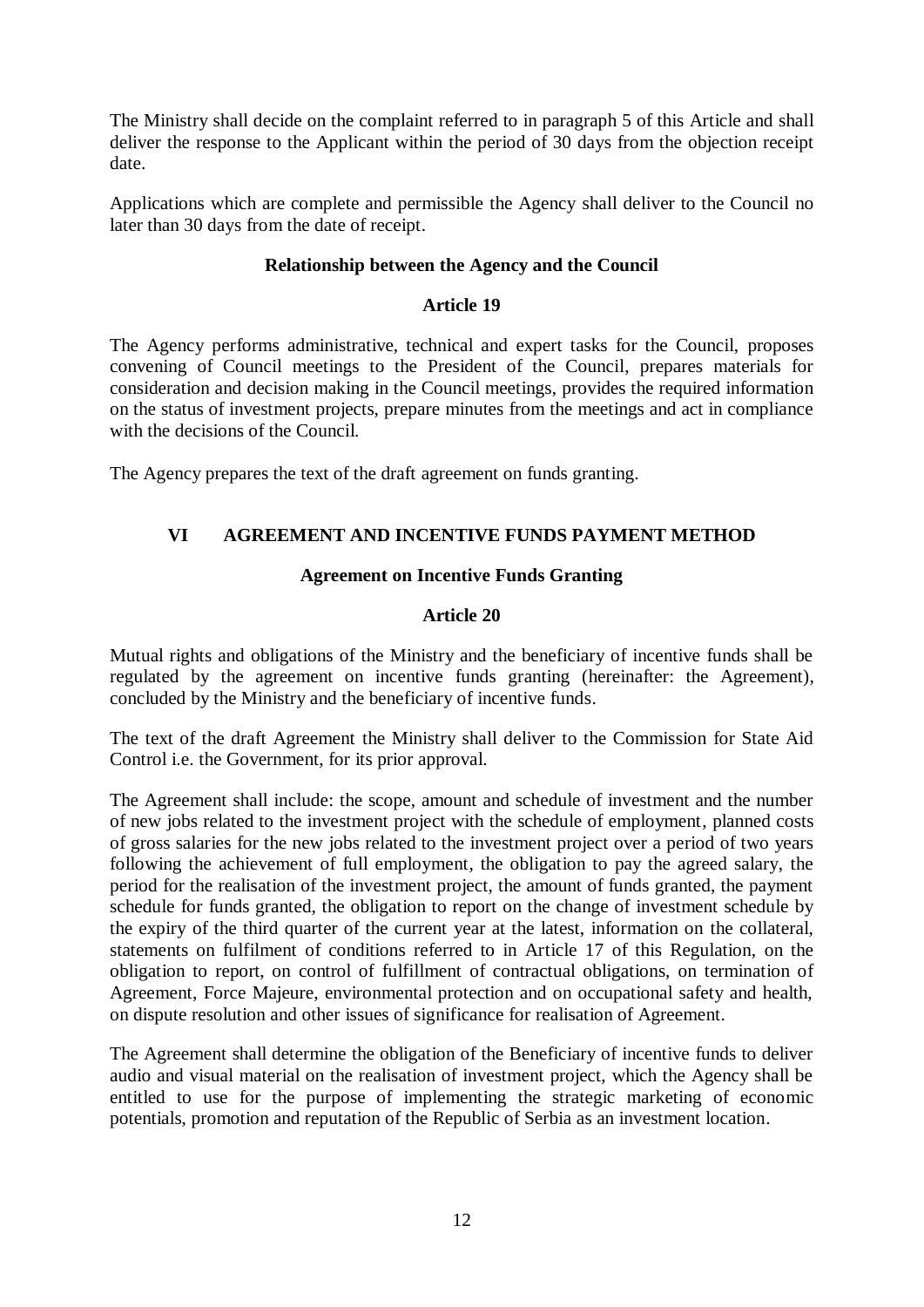The business plan which pertains to the amount, structure and schedule of investment, plan and schedule of employment and projected gross salaries shall be an integral part of the Agreement.

In case of any discrepancy from the agreed obligations envisaged in the business plan during the realisation period, the beneficiary of incentive funds shall be obliged to deliver to the Ministry amendments to the business plan before the moment of signing of an Annex to the Agreement, agreement on mutual regulation of rights and obligations i.e. conclusion of settlement.

The change of contractually determined conditions for withdrawal of the first tranche shall be an exception to the obligation to conclude an annex to the agreement and to deliver amendments and supplements to the business plan, where the total discrepancy from the agreed obligations defined for the first tranche cannot exceed 20% of the determined schedule providing that the total determined obligation of making the investment and employment which pertains to the entire investment project remains unchanged.

In the case of any changes in the schedule of investment and schedule of employment referred to in paragraph 7 of this Article, the beneficiary of incentive funds shall be obliged to deliver a report of an independent certified auditor on the fulfilment level of obligations determined in the Agreement of 80% at the minimum in the year in question.

The Minister may terminate the Agreement in each phase of its realisation, if it is determined that the beneficiary of incentive funds does not comply with the conditions determined by the Agreement, if it is determined that the statements on fulfilment of conditions referred to in Article 17 of this Regulation are not true and if the Council has passed the decision on termination. Where there are duly justified reasons, the Ministry may terminate the Agreement and call on the securities even before the Council's meeting, and shall notify the Council thereof in the first following meeting of the Council.

# **Disbursement of Granted Funds**

# **Article 21**

Payment of granted funds shall be disbursed based on a request submitted (hereinafter: the Payment Request) which shall be delivered to the Ministry by the beneficiary of the incentive funds, in compliance with the Agreement.

Granted funds shall be disbursed in instalments, in compliance with the Agreement and available budget funds.

The instalment amount shall be determined as a percentage of the total amount of funds granted, in the following manner:

- 1) In the amount proportionate to the percentage of investment made into the fixed assets in each year of realization of the investment project, against the total investments in fixed assets defined in the investment project, or
- 2) In the amount proportionate to the percentage of newly employed persons in each year of realisation of the investment project against the total number of newly employed persons defined in the investment project, or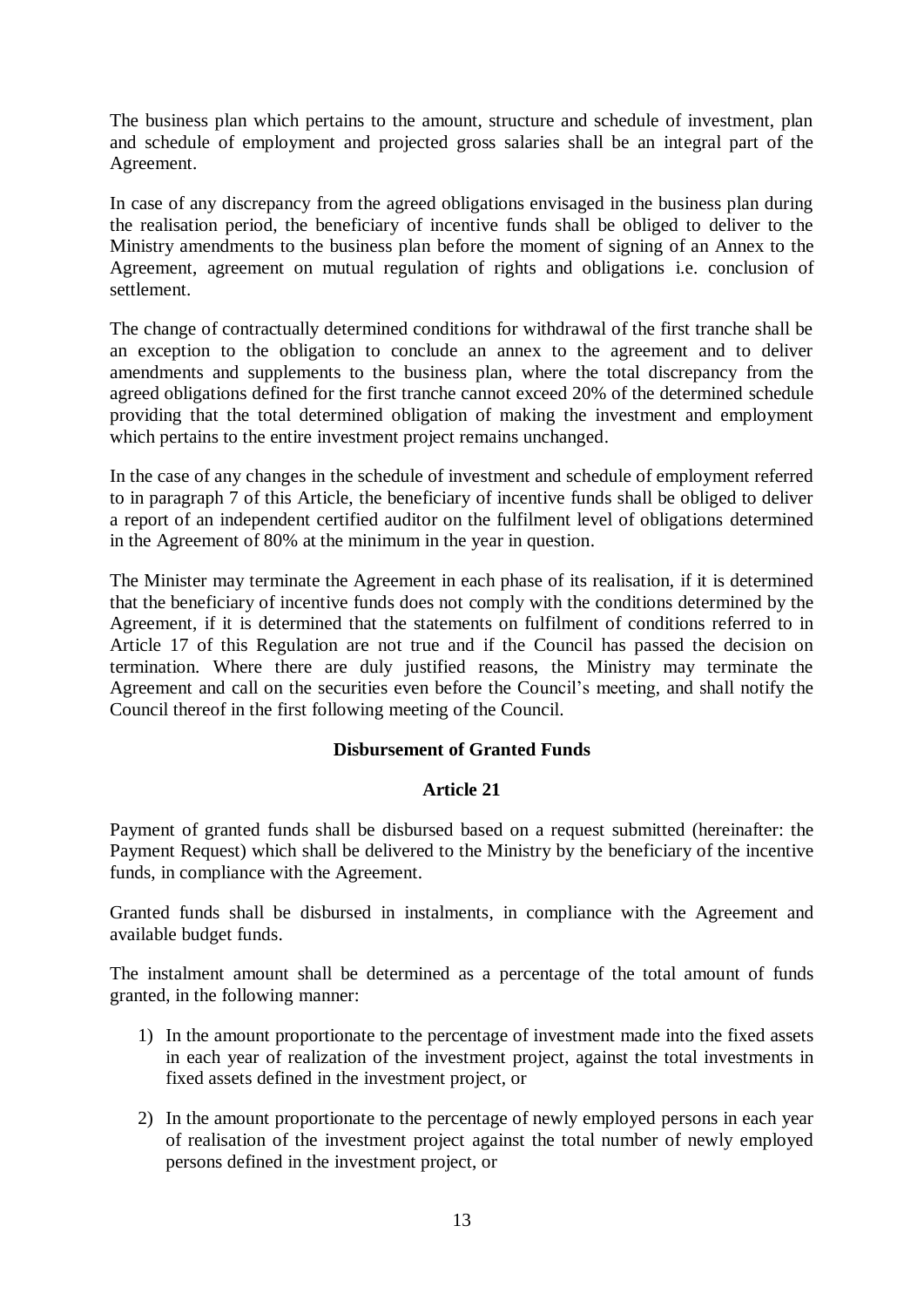3) As a combination of the above two methods.

The following shall be submitted enclosed to the Payment Request:

1) The report of an authorized auditor which is insured against professional liability and any additional pieces of evidence of fulfilment of conditions for instalment payment, and

2) The bank guarantee for repayment of disbursed funds.

Upon the request of the Ministry i.e. of the Agency, the Central Register of mandatory social insurance shall deliver reports on the number of newly employed persons and on the types of work engagement with the beneficiary of incentive funds on the delivery date of the payment request for each individual instalment of the funds granted, within five days from the request receipt date at the latest.

Along with the request for disbursement of the first instalment, two signed blank solo promissory notes shall be submitted with signed promissory note authorisation for collection of statutory default interest, in addition to the documents referred to in paragraph 4 of this Article 2 signed blank solo promissory notes with a signed promissory note authorization for the purpose of collecting the statutory default interest shall also be submitted.

Instead of the blank solo promissory notes, the beneficiary of incentive funds may deliver a bank guarantee for the collection of the possible statutory default interest for the amount of the instalment i.e., in case of the last instalment, for the total amount of incentive funds granted.

In the case referred to in paragraph 7 of this Article, the beneficiary of incentive funds shall be obliged to, on the occasion of payment of each instalment, in addition to the bank guarantee for the amount of such instalment, deliver a bank guarantee covering the amount of any possible statutory default interest as well.

For the payment of the final instalment, the beneficiary of incentive funds shall be obliged to deliver a bank guarantee for the total amount of granted funds with the validity period of three years and six months from the Payment Request submission date in case of small and medium-sized companies i.e. with the validity date of five years and six months from the Payment Request submission date in case of large companies.

The Ministry determines regularity and rationality of the Payment Request, in line with the documentation submitted by the beneficiary of incentive funds.

#### **Collaterals**

#### **Article 22**

The Beneficiary of incentive funds is obliged to attach a bank guarantee issued by a commercial bank that is registered in the territory of the Republic of Serbia, which is unconditional and payable on the first call to the benefit of the Republic of Serbia.

The paid funds must be secured with a bank guarantee, in accordance with the Agreement.

In addition to the bank guarantee, the Beneficiary of the funds shall submit 2 signed blank solo promissory notes with a signed promissory note authorization for the purpose of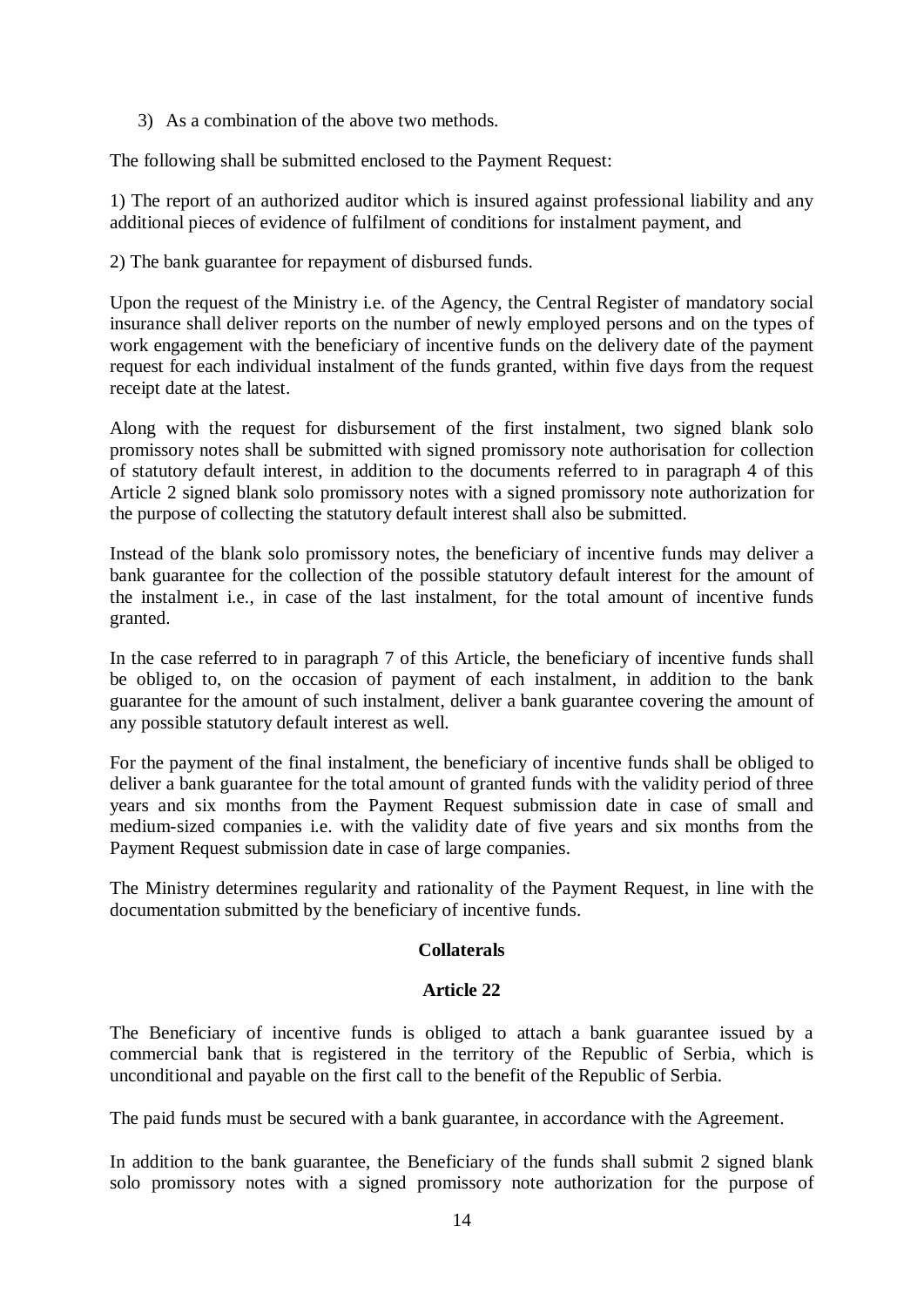collecting the statutory default interest, in accordance with the law that determines the amount of the statutory interest rate, and in the event of failure to fulfill the contractual obligations.

The statutory default interest is calculated for the period from the date of payment of each individual instalment until the day of the refund of the total amount of disbursed funds.

In the event of failure to fulfill the contractual obligations or of a partial fulfillment of contractual obligations, the Ministry may, based on issued bank guarantees and blank promissory notes, collect funds up to the amount of funds disbursed and prescribed statutory default interest.

# **VII CONTROL OF FULFILMENT OF CONTRACTUAL OBLIGATIONS**

# **Reports To Be Submitted by the Beneficiaries of Incentive Funds**

# **Article 23**

The beneficiary of incentive funds shall be obliged to report to the Ministry on the realisation of investment project for which funds are granted.

The report referred to in paragraph 1 of this Article shall be submitted:

- 1) Within 60 days from the date of submission of a complete Request for Payment for the last instalment i.e. from the date of completion of the investment project, and
- 2) Within 60 days from the date of expiry of the period of guaranteed investment and employment.

The report on realisation of investment project shall include a report on the findings of facts drafted by an independent certified auditor who holds the insurance from professional liability on the project audit, which shall include a verification of investment in respect of the amount and structure thereof, the amount of salaries, taxes and contributions for newly employed paid, the number of newly employed and the total number of employees, as well as a verification of compliance with other provisions of the Agreement (hereinafter: an auditor's report).

The control of data on the number of the newly employed and on the total number of employees shall be conducted by the Ministry based on the report of the Central Register of mandatory social insurance.

The beneficiary of incentive funds shall be obliged to allow the certified auditor to carry out the audit of the compliance with the obligation to make the investment (the amount and structure of investment during the realisation of the project), of the obligation to employ and to maintain the number of employees determined in the Agreement (during the realisation and during the period of guaranteed investment and employment), of the costs of salaries envisaged in the investment project, as well as of discharging of any other contractual obligations and to, for that purpose, enable inspection of the documentation of the beneficiary of incentive funds.

The auditor's report shall include a conclusion with an unqualified and/or adverse opinion, and in case of a qualified opinion i.e. disclaimer of opinion, he/she shall be obliged to provide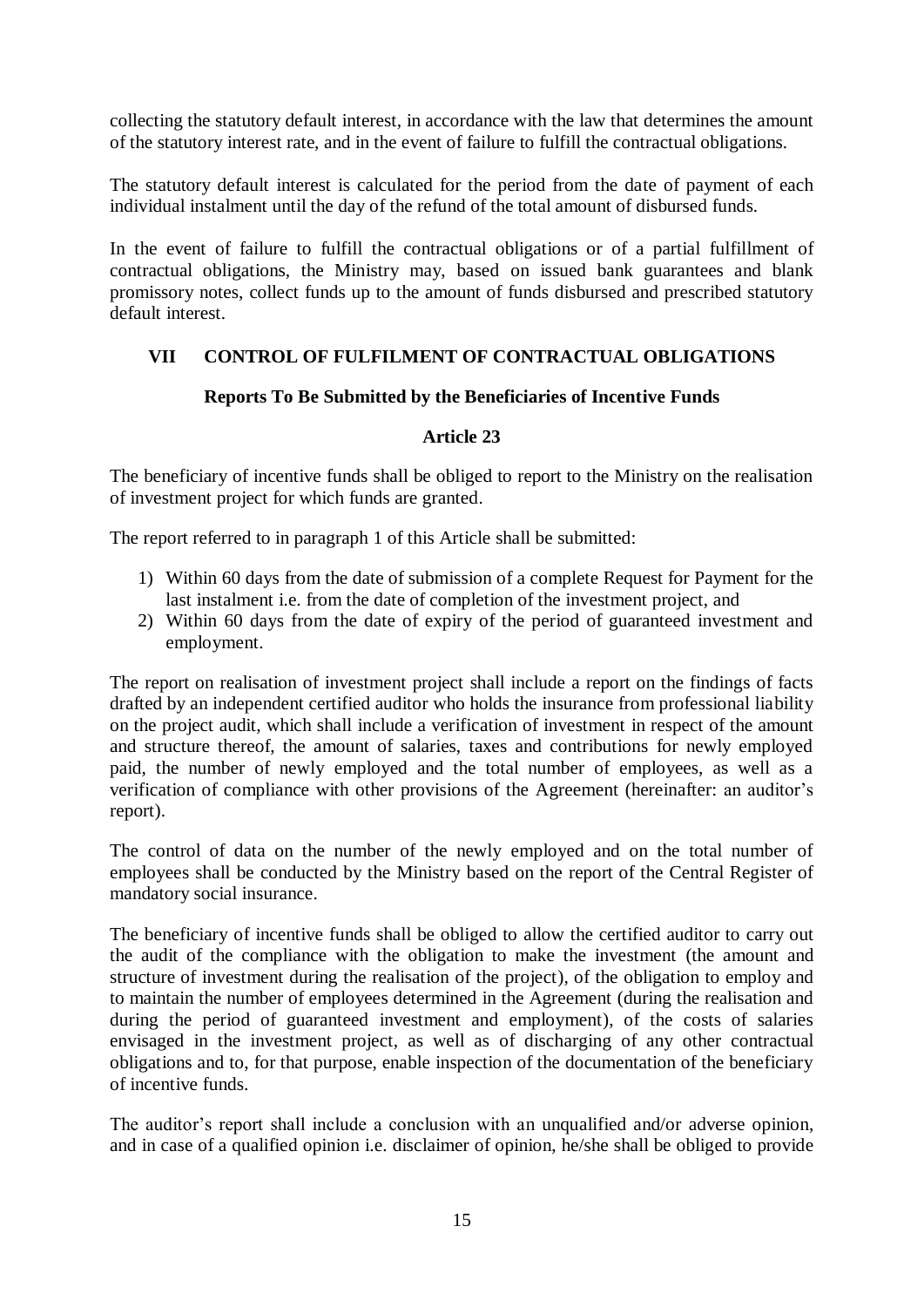an explanation of such qualified opinion and/or to state the facts and reasons for such disclaimer of opinion, in the conclusion thereof.

An audit of an investment project which is an investment of special importance can be performed by an auditing company which employs four licensed certified auditors at the minimum with full working hours.

If it can be concluded from the auditor's report that the beneficiary of incentive funds has not discharged all the contractual obligations during the project realisation period i.e. during the period of guaranteed investment and employment (an adverse opinion, a qualified opinion, a disclaimer of opinion), the Ministry shall deliver a written notice to the beneficiary of incentive funds on the obligation to remove the deficiencies thus identified. During and/or following the project realisation period, in case of a complete discharging of the obligation to invest in respect of the total investment amount determined in the Agreement and a partial deviation in relation to the structure of the investment, the beneficiary of incentive funds shall be obliged to deliver to the Minister an adjusted business plan prior to the submission of a Payment Request and/or report on project realisation.

In case of a failure of the beneficiary of incentive funds to remove the deficiency within 30 days from the receipt of the notice referred to in paragraph 8 of this Article, the Ministry may terminate the Agreement and request that the funds granted which have been paid to the beneficiary of incentive funds be returned, increased by the amount of accrued statutory default interest or alternatively to propose to the beneficiary of incentive funds, in accordance with the decision of the Council, that an annex to the Agreement be concluded.

# **Control and Monitoring of fulfilment of Contractual Obligations**

# **Article 24**

At the request of the Ministry, the Central Register of mandatory social insurance shall deliver the reports on the number of newly employed persons and on the type of work engagement with the beneficiary of incentive funds as at the delivery date of the request for payment for each individual instalment of funds granted, within no later than five days from the date of receipt of the request.

At the request of the Ministry, the Central Register of mandatory social insurance shall additionally deliver to the Ministry the reports on the number of employees and on the type of work engagement with the beneficiary of incentive funds during the project realisation period, as well as during the period of guaranteed investment and employment.

The Ministry shall deliver to the Central Register of mandatory social insurance a list of beneficiaries of incentive funds as per the Agreements.

The Central Register of mandatory social insurance shall be obliged to, at the end of each quarter, deliver to the Ministry reports on the number of employees and on the types of work engagement with the beneficiary of incentive funds, in accordance with the list referred to in paragraph 3 of this Article.

The Ministry shall conduct control of discharging of obligations of the beneficiary of incentive funds referred to in Article 10, paragraph 2 of this Regulation and on the basis of the report of a duly authorized independent auditor.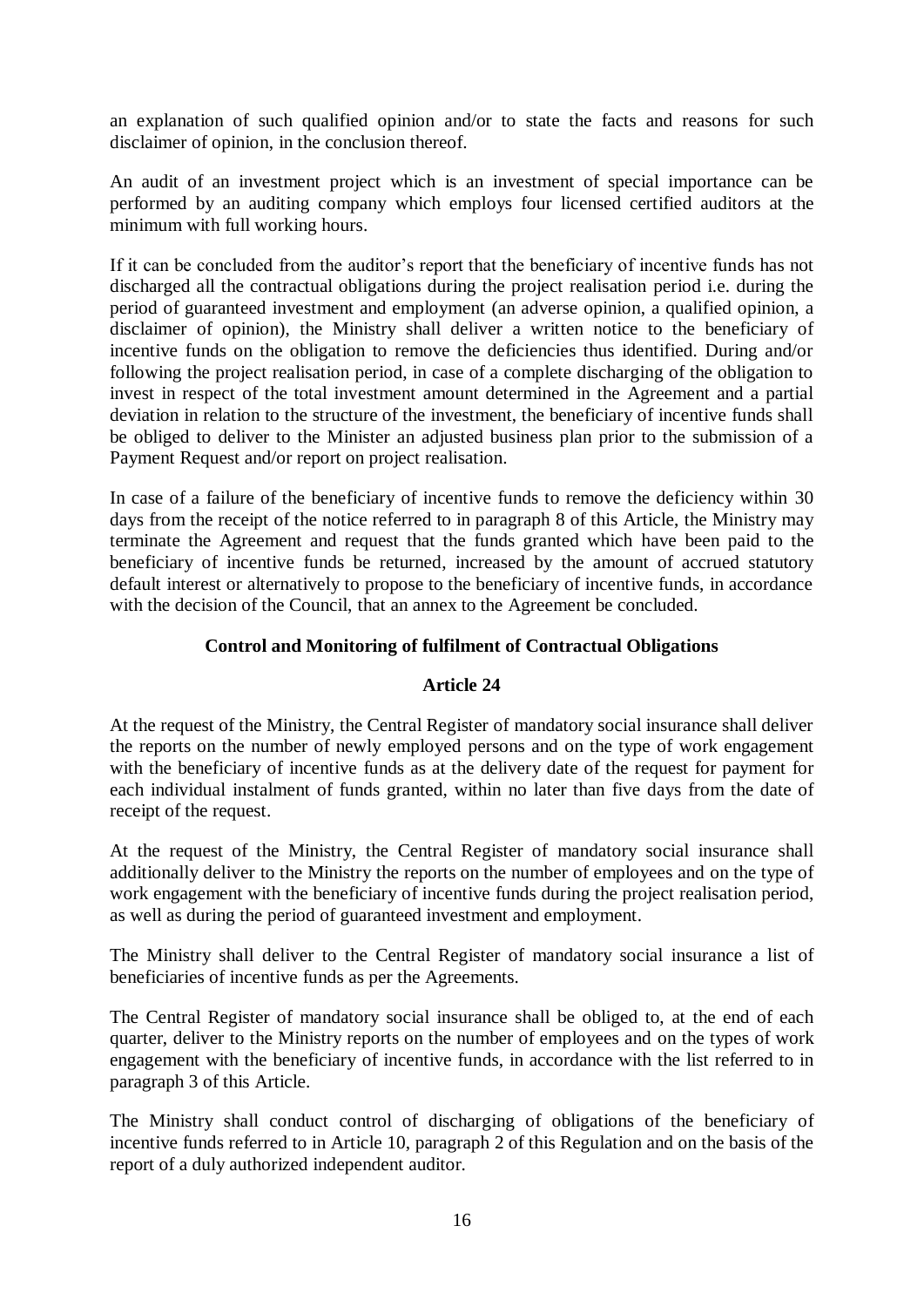The Ministry may, at any time during the realisation of the investment project, perform a control of the amount, schedule and structure of investment envisaged by the investment project i.e. by the Agreement, with the aim of controlling the fulfilment of contractual obligations of the beneficiary of incentive funds.

The Ministry shall conduct controls even upon the expiration date of the period for realisation of investment projects in compliance with Article 10, paragraph 1, line 1) of this Regulation and the Agreement.

Copies of reports and information referred to in paragraphs 1, 2, 4, 5, 6 and 7 of this Article shall be delivered to the Agency by the Ministry.

Based on the reports and information referred to in paragraph 8 of this Article, the Agency shall monitor the schedule of realisation of investment projects during the realisation of the investment project.

In cases where it is determined that a Council decision is necessary for further activities in relation to the investment project in question, the Ministry shall prepare the report and the draft measures and shall deliver them to the Council through the Agency.

The report referred to in paragraph 10 of this Article shall include data and information on all the elements of the investment project and shall mandatorily include:

- 1) A summary of the auditor's report on the investment project audit which shall include a verification of compliance with all the provisions of the Agreement;
- 2) Information on the amount of investment made by the beneficiary of incentive funds in relation to the elements of investment listed in the Application, Agreement and/or in the investment project;
- 3) Information on the schedule of employment of new employees for indefinite period of time with the beneficiary of incentive funds;
- 4) An overview of freezing of current accounts of the beneficiary of incentive funds, if any;
- 5) Information on the problems faced by the investor and/or the beneficiary of incentive funds during realisation of investment project;
- 6) Other information of significance for preservation of financial, developmental and bilateral economic interests of the Republic of Serbia which may be threatened by the actions of the beneficiary of incentive funds.

The Ministry shall deliver to the Serbian Business Registers Agency the list of beneficiaries of incentive funds as per the Agreements.

In case of a registration of changes with the beneficiary of incentive funds, the Business Registers Agency shall be obliged to notify the Ministry thereof without delay.

The control of investment amount made into the fixed assets referred to in paragraph 6 of this Article shall be performed in compliance with the Addendum on the method and procedure of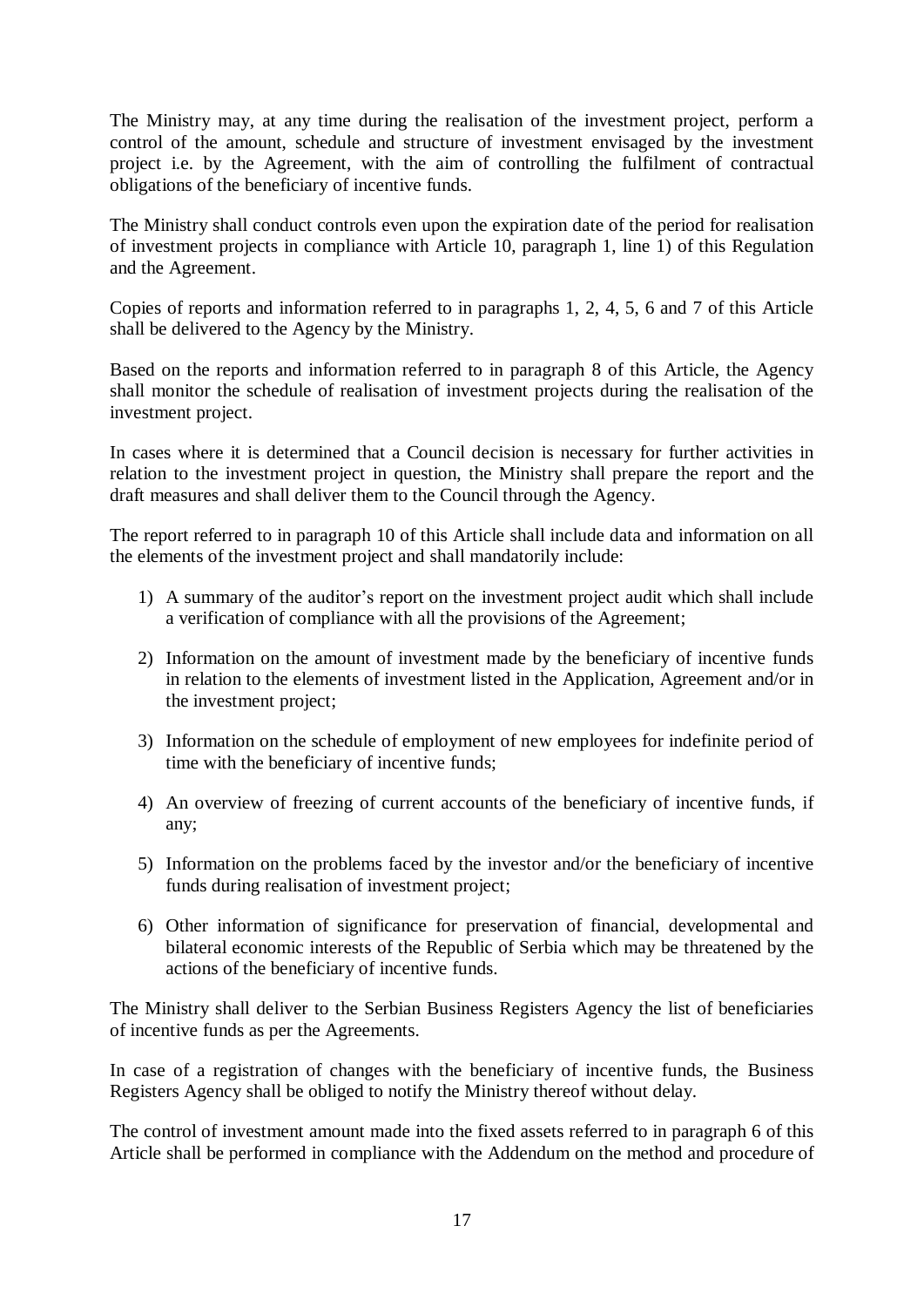investment amount control, which has been printed with this Regulation and is an integral part hereof.

### **VIII TRANSITIONAL AND FINAL PROVISIONS**

### **Termination of theRegulation Article 25**

The control of fulfilment of contractual obligations as per the concluded agreements on incentive funds granting, as well as the decision making upon concluded controls shall be carried out in compliance with the provisions of this Regulation.

Procedures for incentive funds granting initiated by the date of entry into force of this Regulation shall be completed in compliance with the Regulation on Terms and Conditions for. Attracting Direct Investments ("Official Gazette of RS", No. 37/18).

#### **Entry into Force**

#### **Article 26**

This Regulation shall enter into force on the eighth day from the date of its publication in the Official Gazette of the Republic of Serbia.

#### ADDENDUM

### **METHOD AND PROCEDURE FOR INVESTMENT CONTROL**

#### **1. REPORT ON A REALIZED INVESTMENT**

1.2. The finding from the auditor's report on the amount and structure of the realized investment shall comprise of:

1) The introductory part: basic information on the beneficiary of incentive funds and on the Agreement, as well as on any Annex/Annexes to the Agreement, if any, the name of the beneficiary of incentive funds, company registration number, tax identification number, agreement number, agreement scope, amount and schedule of investment and period for realisation of investment project, Application for Incentive Granting, and it can additionally include other information as well,

2) The list of documentation based on which the findings on realized investment amount has been drawn up,

3) Findings on the investment amount and compliance with contractual obligations.

### **2. DOCUMENTATION BASED ON WHICH AUDITS OF INVESTMENT AMOUNTS ARE PERFORMED**

Controls of the amount of investment envisaged in the investment project, depending on the scope of investment, shall be performed based on the following documentation: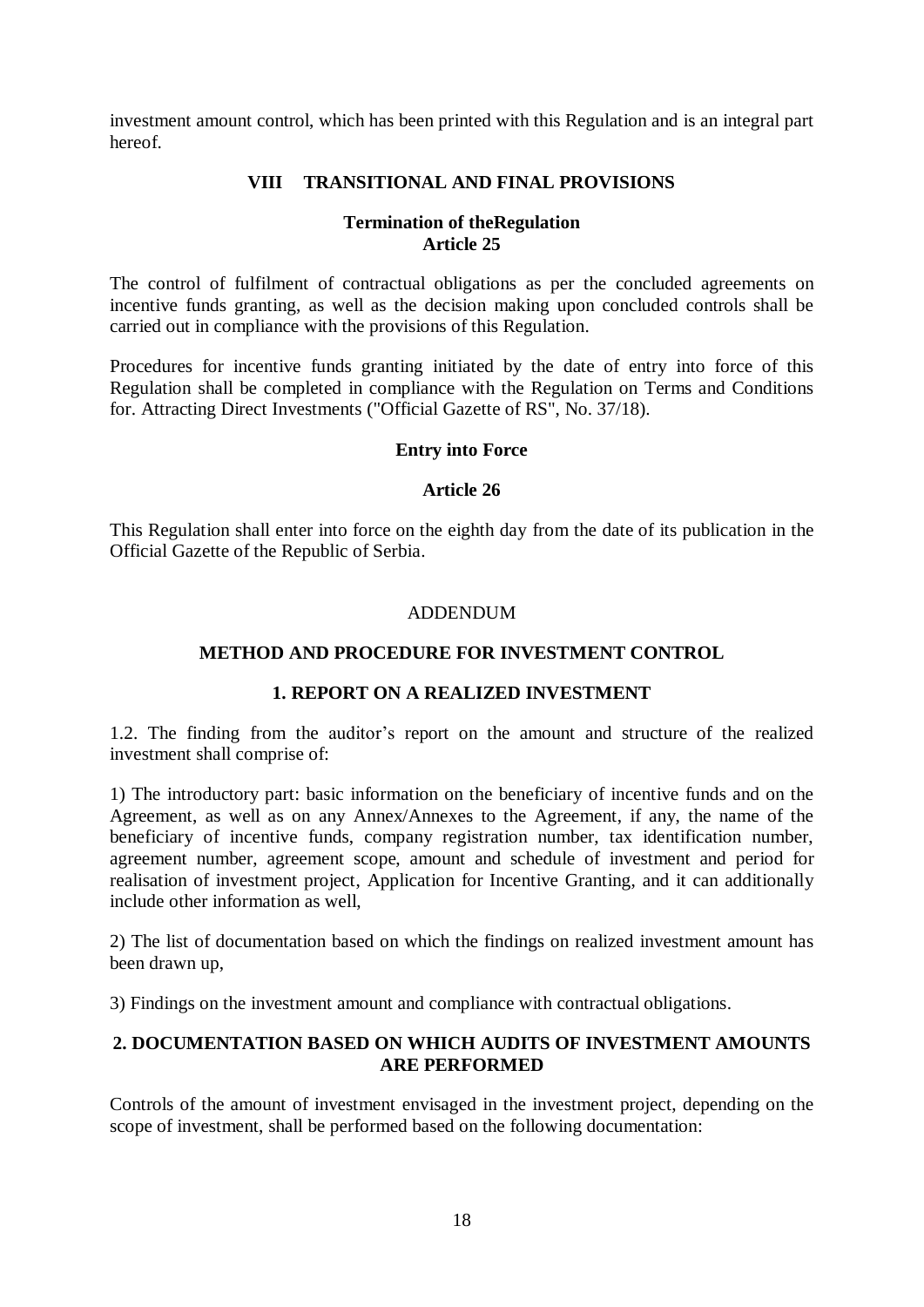- а) To prove that the assets acquired through a direct investment are used solely by the beneficiary of incentive funds:
	- 1) Statement of the responsible person with the beneficiary of incentive funds that the assets acquired through the direct investment are used solely by the beneficiary of incentive funds,
	- 2) Proof that the assets are accounted for in the business books of the beneficiary of incentive funds.
- b) To prove the duration of lease: lease agreement.
- c) For tangible assets:
- А) For the land:
	- 1) Acquisition for compensation (Sale and Purchase Agreement, proof of payment, excerpt from the cadastre and/or from the real estate register), proof that it has been accounted for in the business books of the beneficiary of incentive funds.
	- 2) Acquisition without compensation (legal basis for acquisition without compensation agreement, proof that it has been accounted for in the business books of the beneficiary of incentive funds),
	- 3) Lease of land (lease agreement, proof that it has been accounted for in the business books of the beneficiary of incentive funds).
- B) For buildings and production plants:
- For the greenfield investments:
	- 1) Construction permit where it is envisaged for the concrete type of construction works,
	- 2) Exploitation permit for facilities and/or for the group of facilities for which the construction permit was issued,
	- 3) Proof that the facility has been entered in the real estate folio as the property of the beneficiary of incentive funds,
	- 4) Records of the handover of completed works (records made by the commission for technical inspection of works),
	- 5) Proof of recording in the business books of the beneficiary of incentive funds.
	- For the brownfield investments:

Which do not include reconstruction of existing facilities:

- 1) Sale and Purchase Agreement for the facility and/or title deed or exploitation permit for the facility and/or Agreement on Lease of facility,
- 2) Proof that it has been accounted for in the business books of the beneficiary of incentive funds;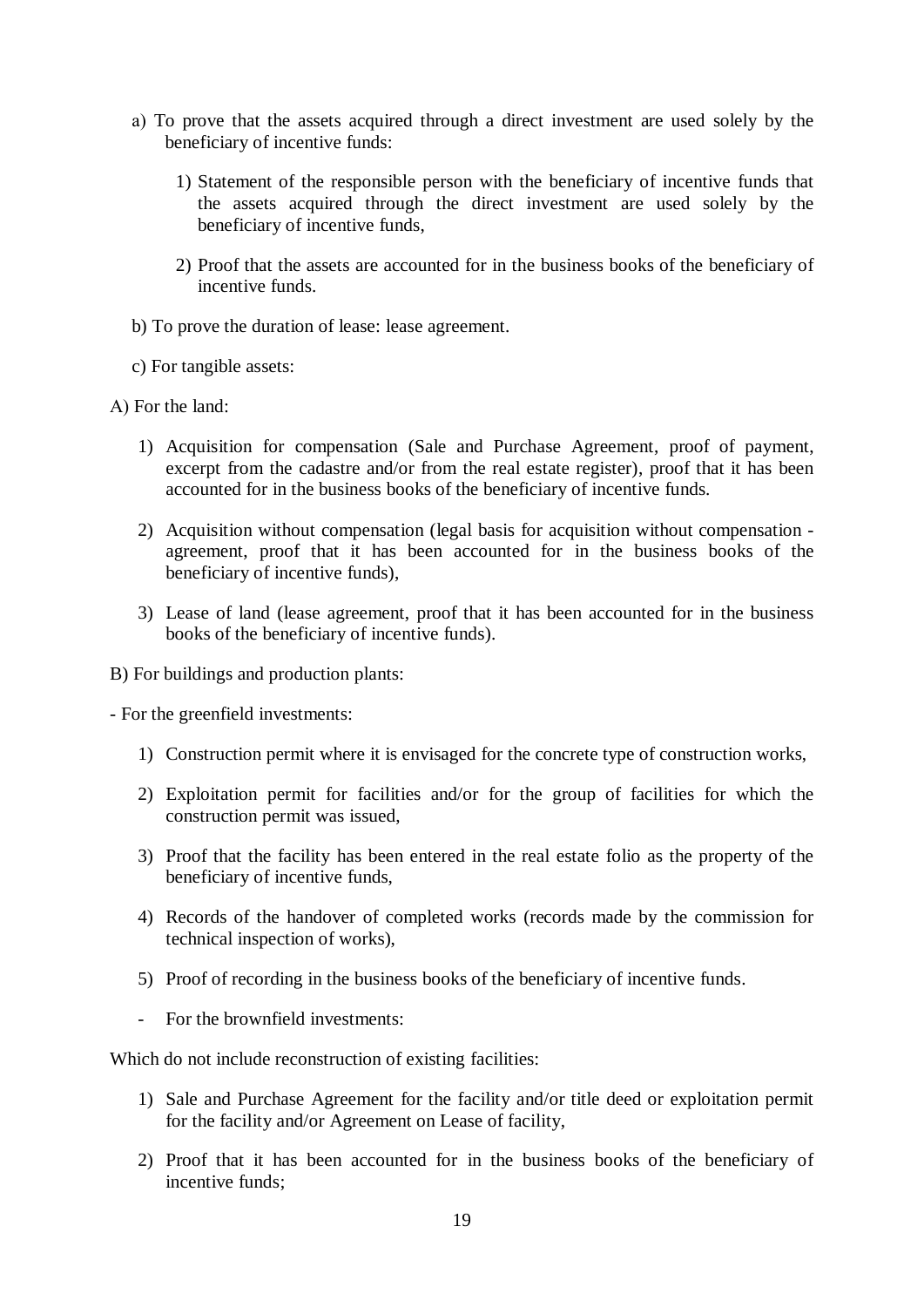Which include reconstruction/adaptation of existing facilities:

- 1) Permit for reconstruction/adaptation,
- 2) Exploitation permit,
- 3) Adequately drafted and certified interim payment certificates and final payment certificate with proof of payments,
- 4) Records on acceptance of completed works (the records made by the commission for technical inspection of works),
- 5) Proof that they have been accounted for in the business books of the beneficiary of incentive funds.

C) Plants, machines, equipment:

- New equipment:

- 1) Invoices issued by the suppliers for the beneficiary of incentive funds and/or for the investor; customs clearance documentation in cases of imported equipment,
- 2) Proof that the beneficiary of incentive funds has become the owner of assets,
- 3) Proof that they have been accounted for in the business books of the beneficiary of incentive funds.
- Used equipment:
	- 1) Invoices issued by the suppliers for the beneficiary of incentive funds and/or for the investor; customs clearance documentation in cases of imported equipment and proofs of payments effectuated to the supplier,
	- 2) In cases of contributions comprising of own assets proof of ownership, agreement on contribution of equipment for discharging of contractual obligations,
	- 3) Proof that the beneficiary of incentive funds has become the owner of assets,
	- 4) Proof that they have been accounted for in the business books of the beneficiary of incentive funds.

D) For intangible assets:

- 1) Legal basis for acquisition,
- 2) Suppliers' invoices,
- 3) Evidence that the intangible asset has been accounted for in the business books of the beneficiary of incentive funds,
- 4) Statement of the responsible person with the beneficiary confirming that the intangible assets are used solely by the beneficiary of the incentive funds.